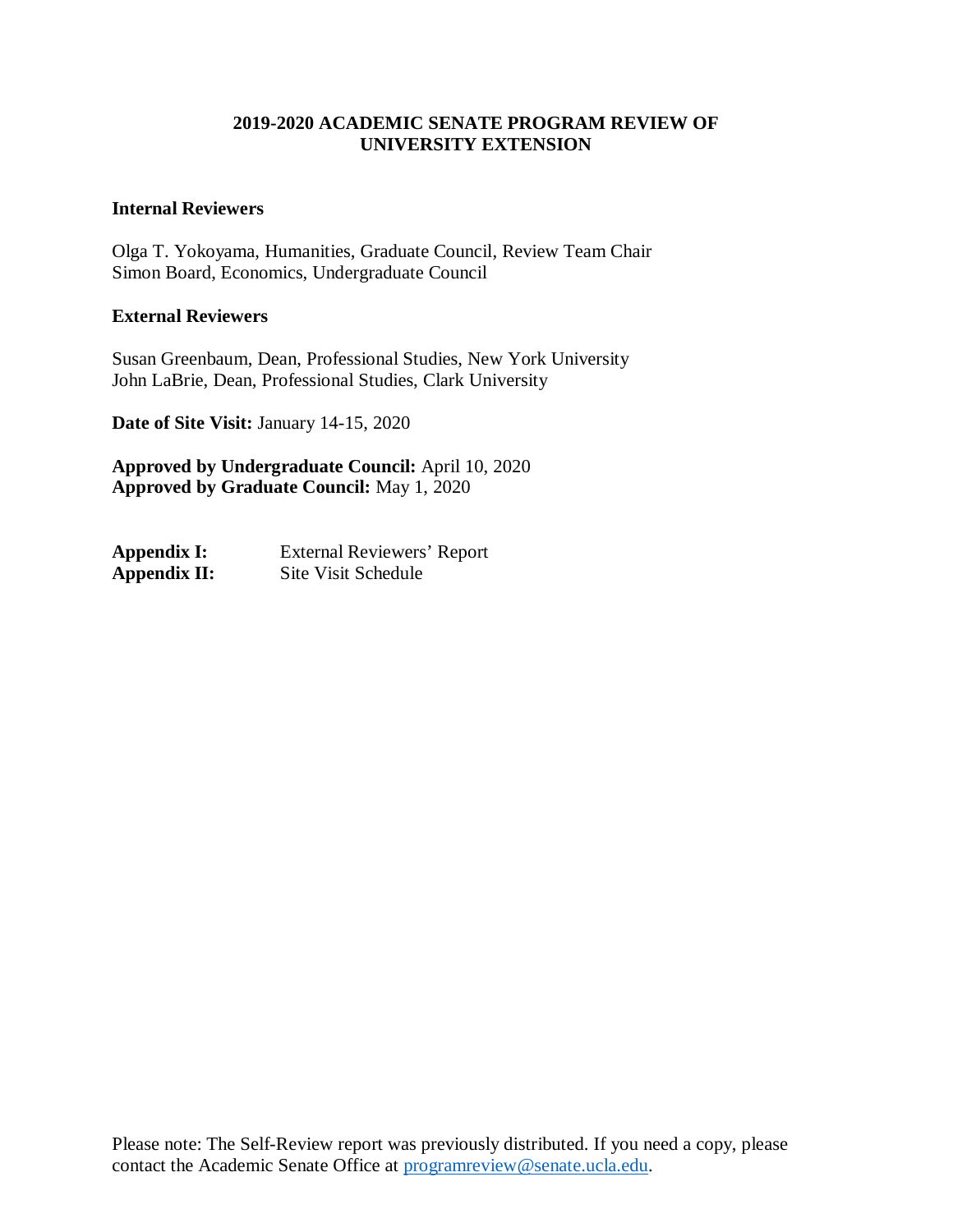#### **2019-2020 ACADEMIC SENATE PROGRAM REVIEW OF UNIVERSITY EXTENSION**

#### **Introduction**

This report of the Internal Review Team for the 2019-2020 review of University Extension (UNEX) follows eight years after the prior Academic Senate Program Review of UNEX in 2011-2012. The current review draws primarily on a two-day site visit held on January 14-15, 2020, the prior Academic Senate Program Review Report from 2011-2012, the UNEX self-review of 2019, and the Huron Report of 2018; for the figures and other specific information, we relied on the Self-Review report and other data provided by the Academic Senate. We concur with the previous two reports in that "this is a somewhat daunting task, because of the sheer size of the UNEX enterprise".

This review comes at a time of transition. The new Dean Eric Bullard began his appointment in January of 2020, a week before our visit. At this time, neither of the two Associate Dean positions had been filled. Moreover, three of his seven administrative departments and two of his nine academic departments were run by Interim Directors.

The review committee met with Dean Eric Bullard, Interim Senior Associate Dean Carla Hayn, Interim Senior Associate Dean Sonia Luna, and all the Academic Program Department Directors and Administrative Directors. We also met with some Continuing Educators, Program Staff, Instructors, campus Faculty, and UNEX students. The team also toured two UNEX facilities, 10920 Lindbrook and 1145 Gayley.

The unusual nature of this review, both in terms of scope and timing, means that we will depart in parts from the usual structure of 8-year review. For example, we do not discuss "Goals and Plans" since Dean Bullard needs time to understand the capabilities of UNEX before defining and planning his vision. We build heavily on the external report (hereafter ER) which is remarkably systematic and comprehensive. Naturally, we do not concur with everything in the ER, and so will add our own narrative as well as a UCLA-specific perspective.

#### **History**

UNEX was officially established in 1917 as the southern branch of the University of California Extension. For the next fifty years, UNEX progressively evolved to become a self-standing unit with a unique curricula and instructor cadre directed to serve the communities of Greater Los Angeles and Southern California Region. In 1968, by state mandate, UNEX was no longer allowed to use public funds to support itself, and became fully self-supporting. Also in 1968, governance and administration of the various University of California extensions changed from reporting directly to UCOP to reporting to the Chancellors of the campus with which they were aligned. This brought UNEX under the wing of the UCLA administration. In the course of its existence, UNEX has grown to be one of the largest continuing education institutions in the UC system and nationally. As the external reviewers underscore, it has been one of the leaders in the field of continuing education in terms of both its programmatic scope and its geographic reach. In the last decade,

> 2019-20 Academic Senate Program Review: University Extension, 1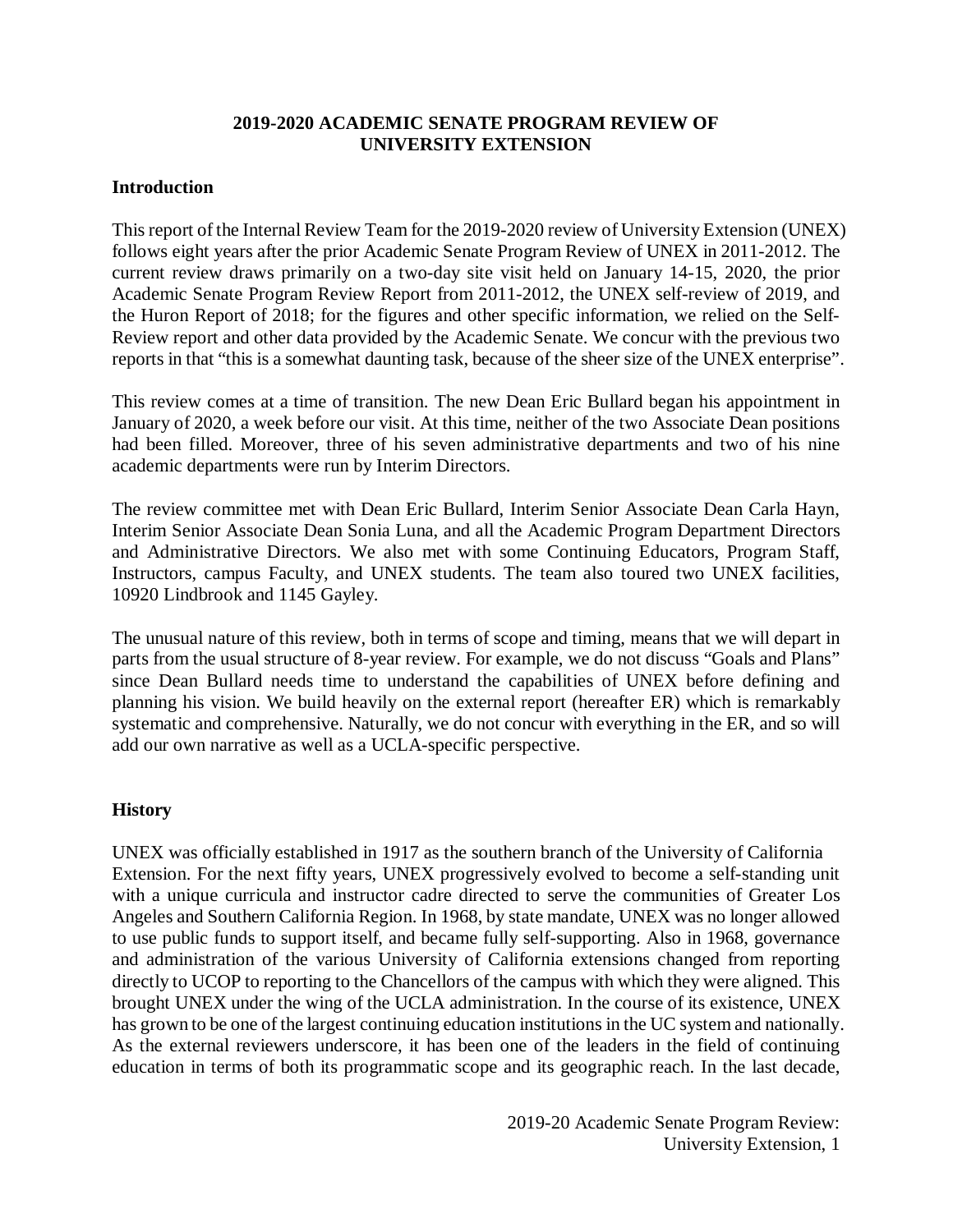UNEX has offered between 5,700 and 7,000 courses per year, with over 30,000 students accounting for annual enrollment between 70,000 and 90,000.

The recent history has been turbulent. The last review (2011-12) presented a glowing picture of the organization, stating that "Dean Cathy Sandeen has built a UNEX organization for the 21st Century." In 2013, UCLA appointed a new dean who aimed to create a global footprint in online education. Over his tenure revenue rose from \$58.2m in 2012/13 to \$67.1m in 2015/16, but then fell to \$61.4m in 2017/18. Meanwhile, the number of staff and costs grew, leading to a loss of \$2.7m in 2017/18. In January 2018, the dean announced that 25% of staff would be laid off, leading many employees to voluntarily leave UNEX. In February 2018, the University commissioned a consulting report from Huron that had three recommendations: (1) Narrow the focus to build on core competencies, (2) Develop a comprehensive approach to financial planning, and (3) Improve morale by increasing transparency and making UNEX's values tangible.

Interim Senior Associate Deans Hayn and Luna joined UNEX in May 2018, and formally took over in the Fall of 2018. Their major objective was to stabilize the fiscal outlook and they were very successful at this. By leaving positions open and eliminating less profitable courses, they achieved, in 2018/19, a profit of \$3.7m with revenue of \$59.2m and reserves of \$26.5m.

## **Organization**

Within UCLA, UNEX is the largest single instructional program, consisting of nine academic departments that offer 116 certificates and 54 specialization programs and that consistently award over 2,000 certificates per year; UNEX does not grant degrees. UNEX employs 261 FTE staff. Of these 138 are in Administrative Departments (Facilities, Finance, Human Resources, Instructional Design, IT, Marketing, Student Services), while 123 are employed by the nine academic departments.

There are two important structural features that are peculiar to UNEX. First, there are very few staff employed to design curricula or teach. [1](#page-2-0) Arts, for example, has around 30 staff, with only 4 of them planning curricula or designing courses or programs (i.e. Program Directors or Continuing Educators, hereafter PD/CE) under the general supervision by the Academic Director for the Arts; the rest of the Arts staff manage the programs, instructors and students. Most of the teaching at UNEX is done by 1,400 to 1,500 primarily part-time instructors in any given year. The majority of UNEX instructors are by-agreement employees, with a small percentage working as independent contractors. A majority of them are working and retired professionals, although some are professional instructors; a very small number of UCLA faculty and graduate students are also employed.

The second characteristic is the heterogeneity of the different academic departments. This heterogeneity leads to a great variation in the departments' needs and priorities. For example, Humanities and Sciences Department works with over 30 campus departments and manages the majority of UCLA Extension's concurrent enrollment courses; the Education Department's nearly

<span id="page-2-0"></span> <sup>1</sup> PD/CEs may not teach in their own programs, so as to prevent a conflict of interest.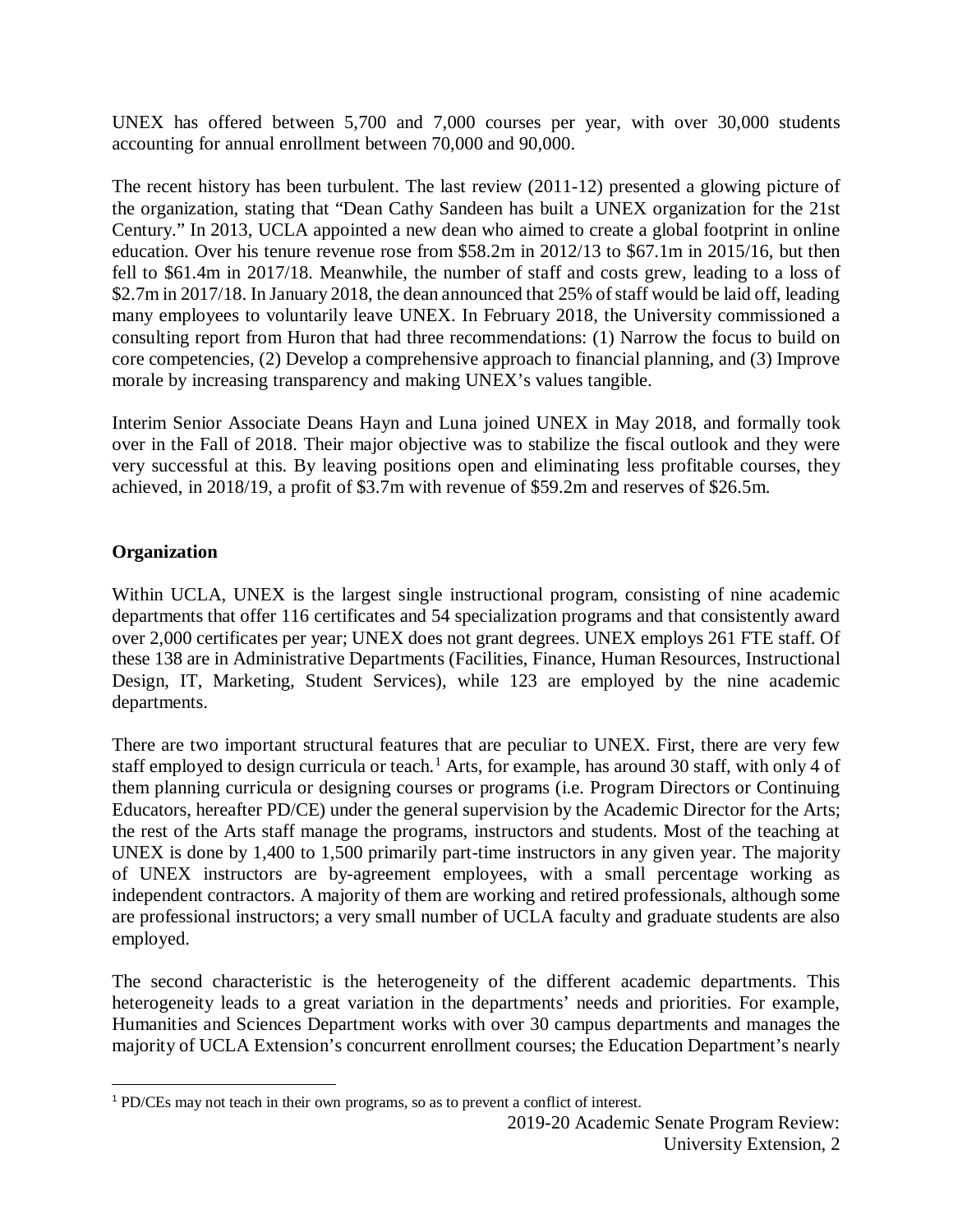all courses are online, and its enrollments are greatly affected by the regulatory changes introduced by the California Commission on Teacher Credentialing; and Digital Technology, a small young department established in 2017, is struggling to hire and retain instructors who are active practitioners in quickly developing digital technology.

# **People**

*Leadership:* Dean Bullard has a great deal of experience of professional education within LA and is well placed to succeed. It is now his responsibility to put in place a new team of upper level management to support his vision and initiatives. The external committee members underscore the enormity of the task and the critical importance of filling the positions of the Associate Deans. The final composition of the organizational leadership structure will be soon determined by Dean Bullard in consultation with the Executive Vice Chancellor and the Academic Senate.

*Staff:* The Huron report indicated that staff morale was low and turnover high. Fortunately, this situation is not current any more. We share the ER's observation that the staff's commitment to UNEX was quite high (ER, p. 4). The middle level staff spoke with unexpected enthusiasm about their experience during the unsettling times of rampant staff departures in 2018, which led them to form self-governing groups that worked to improve the overall organization and performance. These staff members hope that Dean Bullard will not only allow them to continue their constructive self-organization but that he will also encourage other staff members to follow the trend. They also hope that he will continue to pursue the high level of transparency introduced by the Interim Deans Hayn and Luna.

*PD/CEs:* The PD/CEs spoke to the review committee of the distinct nature of each department, with its characteristic needs, teaching methods and goals, as well as marketing strategies. Indeed, the wide disciplinary variety, specific desired outcomes, and the distinct clientele of the departments clearly justify different approaches. At the same time, the review committee heard concerns about the perceived "silo" nature of UNEX, with its lack of unity across the board (including lack of cross-system quality control in instruction), decentralization and even disconnect within the system. Perhaps the most conspicuous example of this mentioned was the lack of unified remuneration principles that was voiced by some instructors. Given the existence of these ostensibly contradictory but equally important concerns, establishing a workable balance between the distinctness and unity will remain a concern for the PD/CEs.

The relationship between UNEX departments and the relevant campus departments, which was found to be insufficient in the previous review of 2011-12, remains a point of concern among UNEX educators. Although the nature of cooperation desired varies from group to group, all PD/CEs appear to wish for more of it and regret what they perceive as a lack of response on the part of campus units. The position of campus departments was more difficult to gauge. One campus department's representative described his successful efforts to convince his colleagues of the importance of involvement in UNEX course approval and instructor qualification supervision. The low representation during the site visit of the UCLA Department chairs and Senate faculty who frequently collaborate with UNEX (only three areas were represented), however, may in itself be indicative of a low level of interest on the part of the campus departments.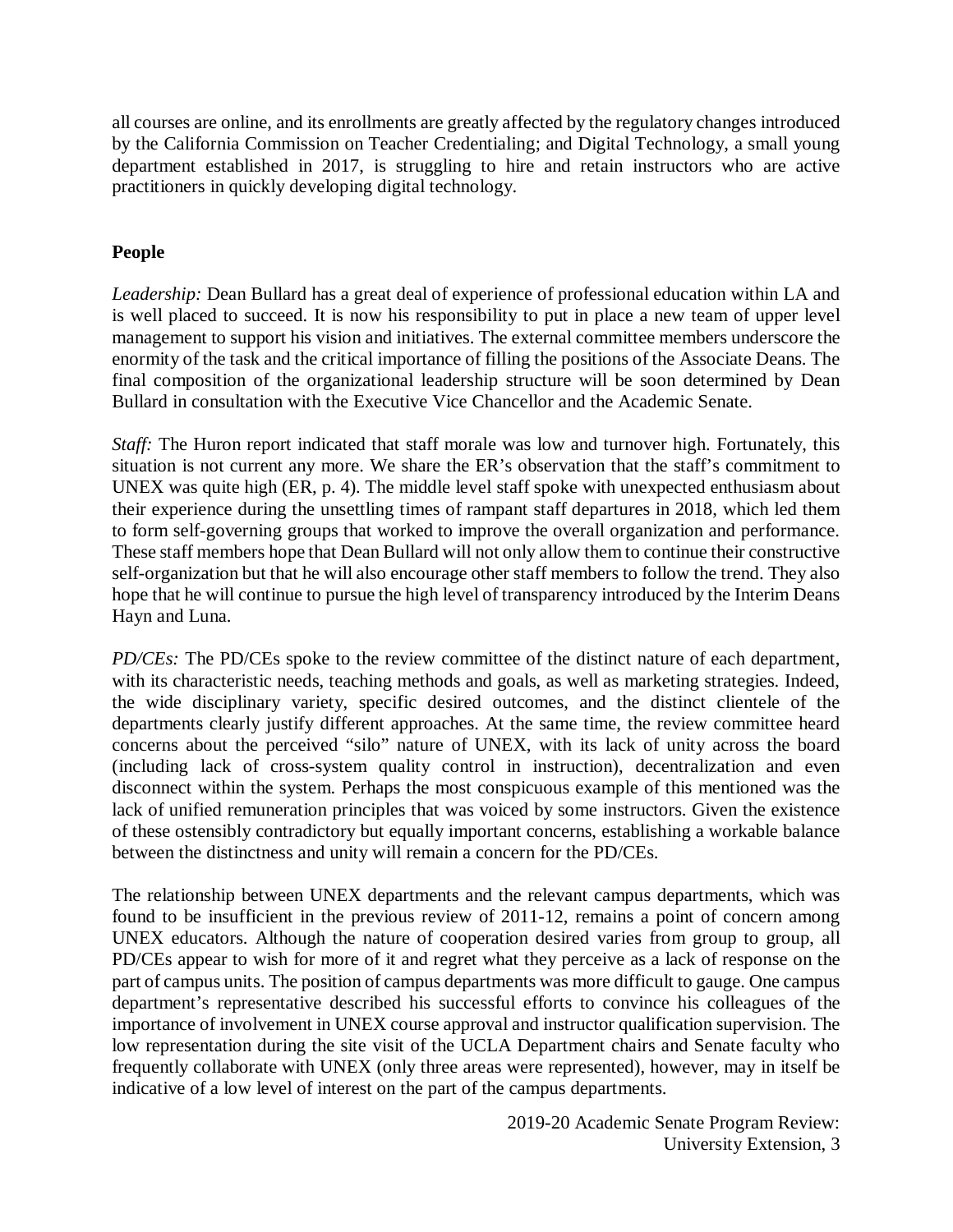*Instructors:* The UNEX instructors the review team met, while self-selected, were enthusiastic about the quality of the students, the flexibility UNEX provides to develop new classes, and the technological help they receive from UNEX for online classes (currently 31% of UNEX courses are online). New course proposals seem to be born out of spontaneous, organic development, and instructors' and PD/CEs' intuition. Some instructors teach at UNEX after work for personal satisfaction, some are retirees who simply love teaching, and a portion tries to piece together teaching jobs at community colleges and UNEX. PD/CEs typically seem to find instructors through informal networks (e.g. friends, other instructors, UCLA contacts), although there are also ads on the website. The instructor pool has a wide range of ages (e.g. 27% are over 65) and is quite ethnically homogeneous (i.e. 74% White, 8% Asian, 7% Hispanic, 4% Black).

A few concerns were mentioned, as discussed in the ER (p. 8). First, instructor compensation is considerably lower than at comparable institutions; moreover, it appears to be set ad hoc, lacking any unified transparent compensation policy. Instructors are aware of this. They would also appreciate if UNEX recognized teaching excellence (e.g. via awards or titles). Some expressed a desire of professional advancement to full-time status and accessibility to health insurance. Second, some instructors also expressed their desire of more opportunities to work with other instructors in order to cultivate a sense of community and joint purpose; they would welcome more workshops or retreats. Third, we were told that many courses do not offer office hours, perhaps because of a lack of available office space and/or lack of remuneration for the office time.

*Students:* There is a wide range of people who study at UNEX, from young international students to retirees. Many are post-college professionals seeking personal growth or professional development (e.g. 53% of students are 25-45). As a result, the demographics of the student body reflect the west side of LA (i.e. 42% White, 23% Asian, 14% Hispanic, 5% Black). As discussed in ER (p. 11), the students that we met, also a self-selected group, rated the teaching highly, although there were stories of poor quality or "cruel" instructors; a Business Program student complained that one instructor was primarily interested in promoting his own business. Some students liked the flexibility provided by online classes, although most also stated that, everything else being equal, they liked face-to-face instruction better (this preference was also shared by the instructors). When asked why they chose UNEX, students were appreciative of its affordability and the variety of classes offered. They also praised UNEX's certificates, which students compared favorably with highly priced MA degree programs at other institutions. They generally found student services at UNEX satisfactory. We also heard that students could withdraw multiple times from a class without a note on their transcript.

A few concerns were raised about the students by the instructors, who felt that many international students had trouble; the difficulties vary from English skills to cultural adjustment. Students also had several polite requests. Some students wished that their hard work could be recognized by a degree (e.g. the Landscape Architecture program consists of 27 courses while offering only a certificate); many would enthusiastically enroll in degree programs if they were offered by UNEX. Student also lobbied for common space to meet with other students or studios to prepare their projects. Indeed, many were looking for a sense of community, echoing a similar sentiment among the instructors.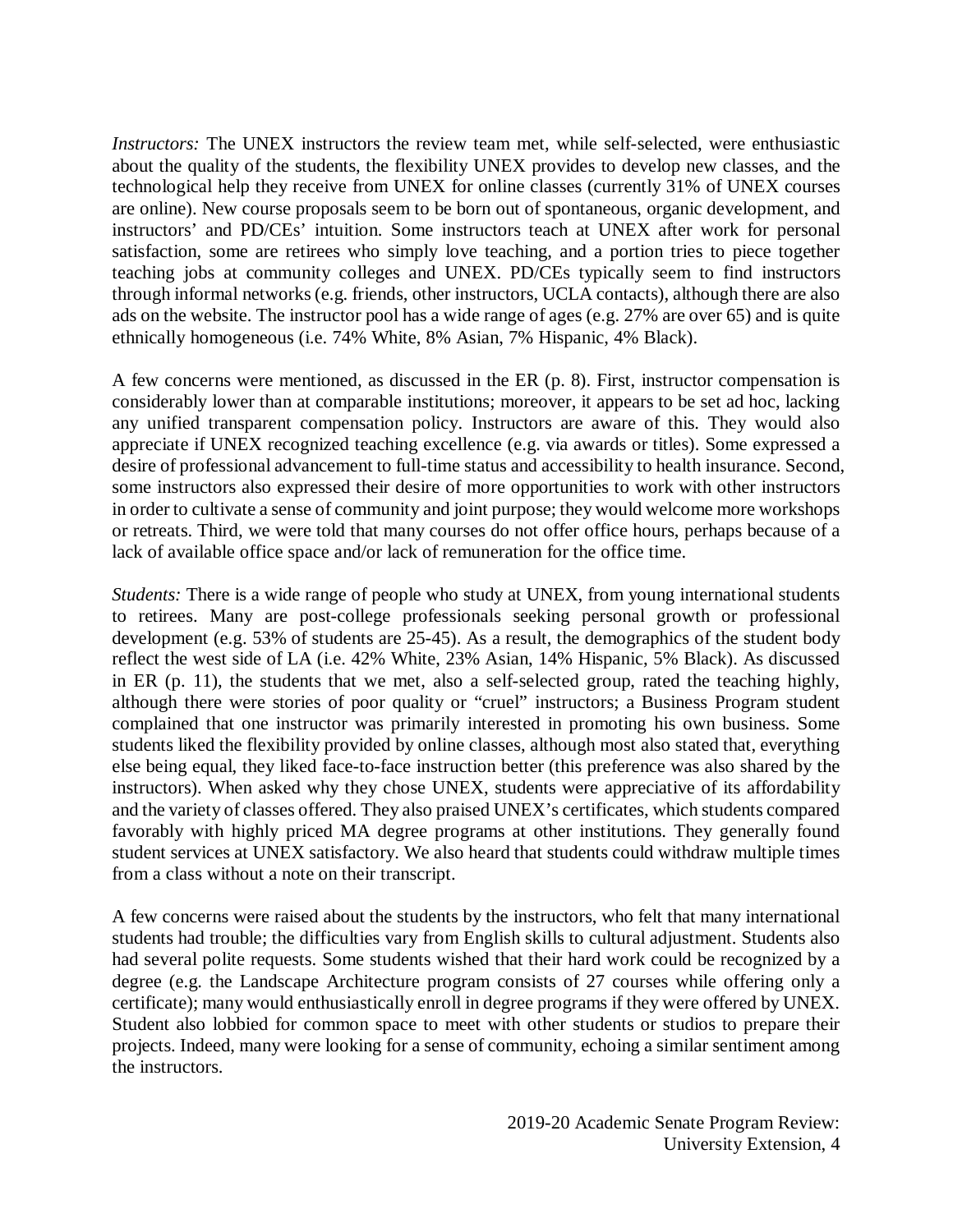## **Strengths**

*Brand:* To quote the ER: "UCLA Extension continues to be a nationally branded and well-known enterprise in the field of professional and continuing education. While its programmatic impact is in the greater Los Angeles market, its influence has in the past reached far beyond the borders of Southern California and into the heartland of this country and globally." In the Southern Californian community, UNEX is indeed the locally most visible face of UCLA itself.

*Impact on LA:* The quality of the students and instructors constitute UNEX's greatest strength. UNEX educates over 30,000 students a year, changing the direction of students' careers and broadening their perspectives. UNEX attracts very high quality students from a broad range of ages who are attracted to the variety of high-quality classes (in comparison, community colleges mainly serve students under  $25<sup>2</sup>$  $25<sup>2</sup>$ ). UNEX also has an impressive pool of instructors who consider teaching at UNEX to be a point of pride. Each of UNEX's departments makes a different contribution to LA. For example, its Education department educates teachers across CA. The American Learning Center has talented professional instructors and first-class facilities to train international students before they join UCLA or other American institutions. And Osher Lifelong Learning Program brings a sense of fulfilment to many retirees' lives.

The "mission-aligned areas" (as Vice Provost Turner refers to them in her Issue Statement) represent a special kind of strength among UNEX offerings, that of serving the community. These courses and programs are no less important than the practical, career-oriented market-responsive offerings. Mission-aligned areas like Education, which in the recent restructuring of UNEX suffered a disproportionately great number of cuts and suspensions (e.g. programs like Educating and Supporting Students with Autism Spectrum Disorder, or with Emotional Disturbances) provide irreplaceable continuing education by a public university of UCLA's caliber. Another mission-aligned "former strength" that was eliminated because of fiscally unsustainable enrollment level is ALC's English as a Second Language for non-native residents of Los Angeles.

*Certificate Programs:* UNEX offers a great number and variety of certificate programs, which clearly constitute one of its strengths. Many of them are very highly regarded by students and employers, and have the potential to become degree programs should UCLA decide to move in this direction. Indeed, UNEX's Architecture Interior Design program has a partnership with California State Polytechnic University at Pomona that culminates in a Master of Interior Architecture degree. This continuing education format makes the program unique in the nation; it also brings \$1m in annual revenues, and has a 90% job placement.

*Administrative skills:* UNEX is an immense exercise in coordination. Reaching over 30,000 students each year requires an impressive marketing effort, ranging from targeted ad buys to brand building. With 1,400 to 1,500 part-time faculty, UNEX's Instructional Design team must constantly train new instructors, professionals who may have little prior experience of teaching. UNEX's Information Technology group has designed online-class software that instructors find

<span id="page-5-0"></span><sup>&</sup>lt;sup>2</sup> The demographics of UNEX and Community Colleges are quite different. For example, Santa Monica College is about 70% under 25, and 40% Hispanic.

<http://www.smc.edu/ACG/InstitutionalResearch/Documents/Fast%20Facts%20Fall%202018.pdf>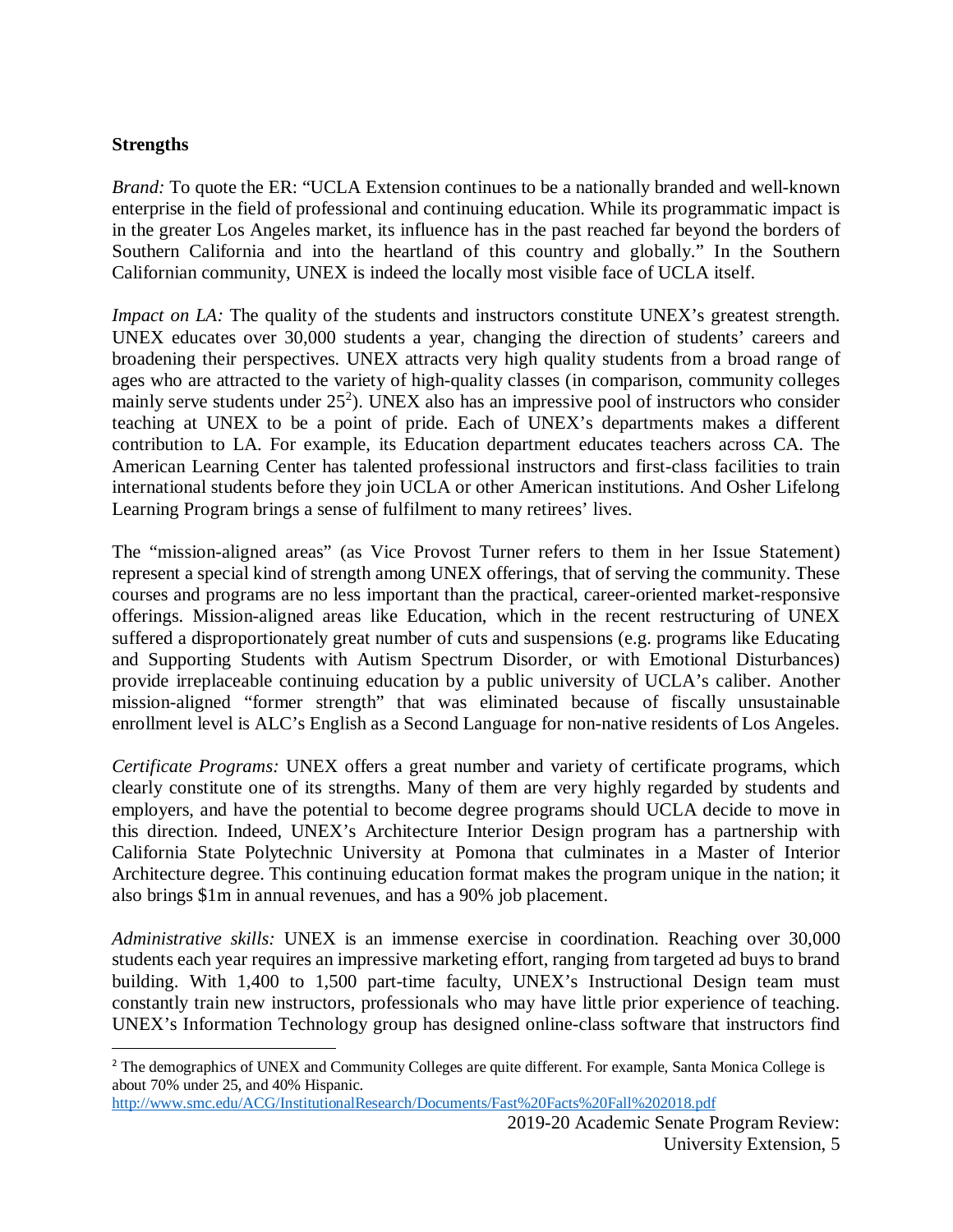convenient and effective. And, UNEX's Student Service enrolls and manages all these students in over 5000 classes each year. These administrative skills, while easy to take for granted, are, in fact, a great strength of UNEX

*Cooperation with the main campus:* Given the scale on which it operates and the administrative skills it possesses, UNEX has much to offer the main campus, and some such cooperation is already in place. Examples of successful cooperation between UNEX and UCLA campus departments include:

- Concurrent Enrollment allows UNEX students to enroll in UCLA classes. This exists with UCLA's ROTC Program (approximately 250 enrollments in 2018-19), the Department of Classics (70 students enrolled in the Classics Post-Baccalaureate Program), and Samueli School of Engineering (its self-supporting Masters of Science Online program partners with UNEX to offer individual classes to non-matriculated students). Concurrent enrollment in many other campus departments is possible also by individual student petition.
- The Articulated Partnership with the UCLA School of Dentistry provides administrative support, enrollment management and various student services to the international students enrolled in the School's multiple certificate programs.

## **Areas in Need of Attention**

The transitional state of UNEX represents both a great opportunity and a formidable challenge. Restructuring the administrative framework under Dean Bullard, keeping fiscal health intact and further improving, and developing UNEX so as to continue the impressive century-long tradition further into the  $21<sup>st</sup>$  century is clearly the process that will be watched by all stakeholders. Apart from this general and all-encompassing challenge, a number of specific areas that require attention can be listed based on the specific results of the current review.

*Fiscal position:* Despite the successful financial turnaround in 2018/19, UNEX is predicted to lose around \$750k in 2019/20. The fundamental problem is that, due to the low tuition fees (\$800 for a typical 10-week course), UNEX operates at low margins. This means that, say, raising instructor fees by \$1000 per course (from around \$2800 currently) will lead to a \$5m deficit (recall revenue is around \$60m). Both the ER and this report discuss many ways forward but, as Dean Bullard's predecessor discovered, ambitious projects can become very expensive. Given the need for extra revenue, we were surprised that prices of courses were chosen by each department, with remarkably little data about the sensitivity of demand to price (let alone how to bundle courses). For example, it is not clear that one should charge the same price for a marketing class (that is a tax write-off) and a writing class intended for self-fulfillment. Relatedly, the location and timing of classes seems to be determined by convenience rather than to maximize enrollment.

Providing structured and dependable support to mission-driven programs is another area in need of attention. These courses were forced out of existence in the emergency-driven process of rebuilding the financial health of UNEX over the course of the last two years (such as some programs in Education and the ALC mentioned above, as well as the closure by the Education Department of Applied Behavior Analysis Certificate Program that had enrolled about 180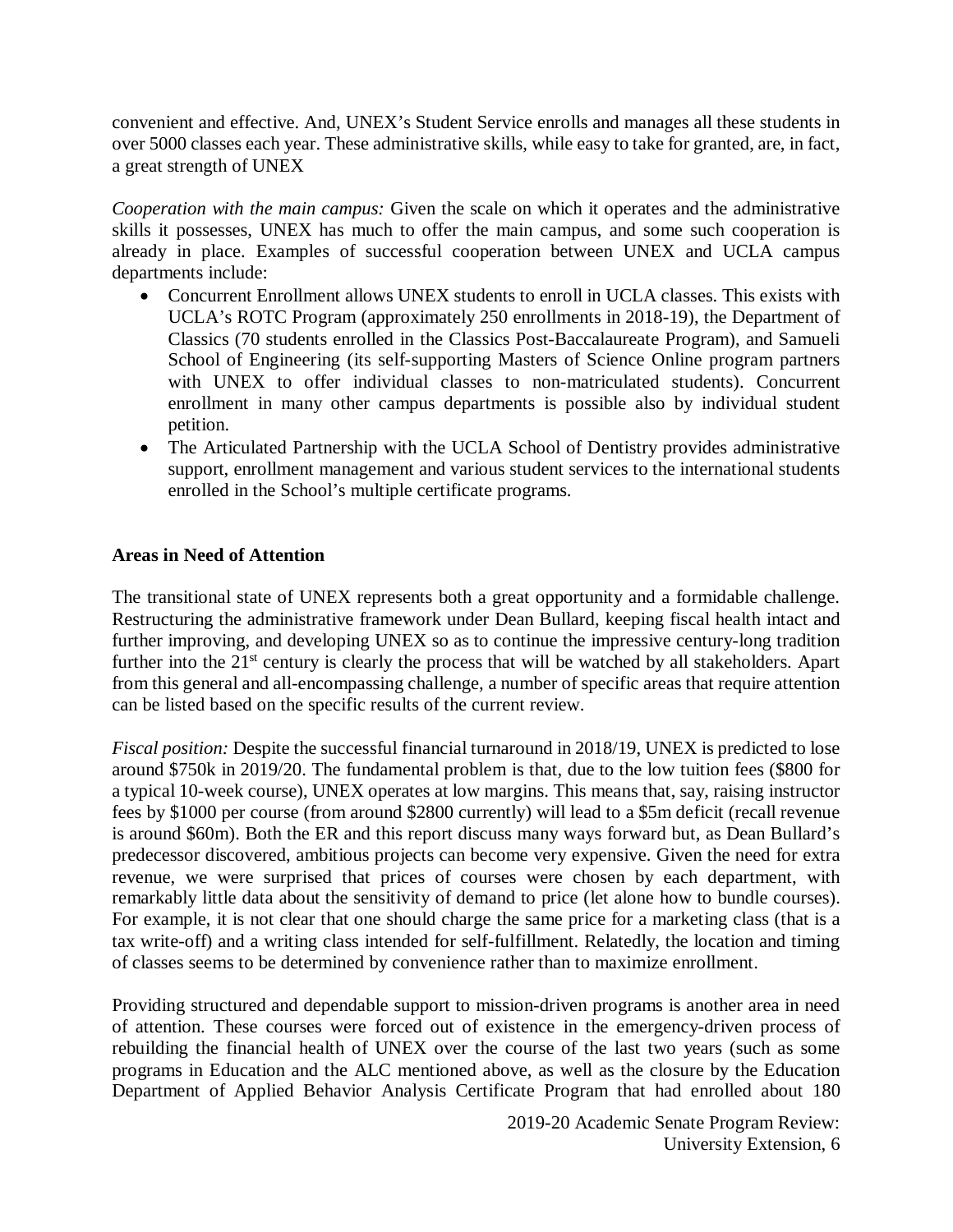students per quarter due to the unaffordability of a clinical psychologist PhD to supervise it; the explanation provided to the review committee by a representative of Psychology Department was, however, different). Directing attention toward them would put into relief UNEX's, and by extension, UCLA's mission in the larger community. The previous review's recommendation (3) to the Executive Vice Chancellor and others is worth revisiting in this connection: "Although UNEX needs to be sustainable, they should also operate in ways that are consistent with the "UCLA brand," which is not a for-profit enterprise and still tilts toward viewing education as a public more than a private good."

One additional fiscally relevant point concerns Summer School classes. After the 2011-12 review, concerns about competition between UNEX and the main campus led UCLA to insist that UNEX raise its prices for summer classes. This "matched pricing" led to a substantial drop in UNEX's summer classes and the resulting loss of students to other continuing education institutions in the follow-on classes later in the year. UNEX, however, believes that the summer student pools between UNEX and Summer School are quite different, with UNEX serving students who are not currently matriculated. If it is true that (i) "matched pricing" in summer caused lower demand in subsequent quarters, and that (ii) there is little overlap of students, then allowing UNEX to set their own summer prices seems reasonable. In cases of conflicting enrollment, UNEX could compensate campus departments for those matriculated students who take the UNEX class in the summer.

*Structural Organization:* As discussed in the ER, there are four main structural challenges. First, having a solid leadership structure immediately under Dean Bullard so that he can focus on strategic questions rather than being overwhelmed by minutia. Second, balancing the unique needs of each department and the need for cross-departmental coordination in terms of marketing, quality control, and remuneration; this balancing may be facilitated by the self-organizing crossdepartmental staff meetings that should be encouraged. Third, in some departments additional PD/CEs may be useful to design programming and maintain quality; this may include a way of empowering and rewarding exceptional instructors. Lastly, some reorganization of academic departments may be worth considering: some departments (e.g. Arts, Humanities & Sciences) are very broad and variegated, some (e.g. Digital Technology) are quite specific, and others (e.g. International Programs) offer no courses and serve a coordinating role.

*Diversity:* The ER (p.10) notes that student demographics reflect the west side, rather than the whole of LA. Diversity among instructors and students (there are no statistics of staff demographics by race or ethnicity) indeed leaves much to desire. While the age demographics among students is quite diverse (10% of students are above age 65), racial balance is tilted heavily towards Caucasians and Asians (with 73% response rate in 2018-19, Caucasians were about 42%, with Asians 23%). The low racial statistic of URMs is seriously troubling, as it is considerably lower than in the college, and by far not representative of the Southern Californian demographics in general. Given the prominence of UNEX in LA county, this is unacceptable. The challenge of improving these numbers is considerable, as it would have to be tackled in a concerted fashion: by financial support, outreach, and opening UNEX spaces in underserved communities of LA (c.f. the ER's suggestion regarding creative rental agreements with YMCA and other community organizations).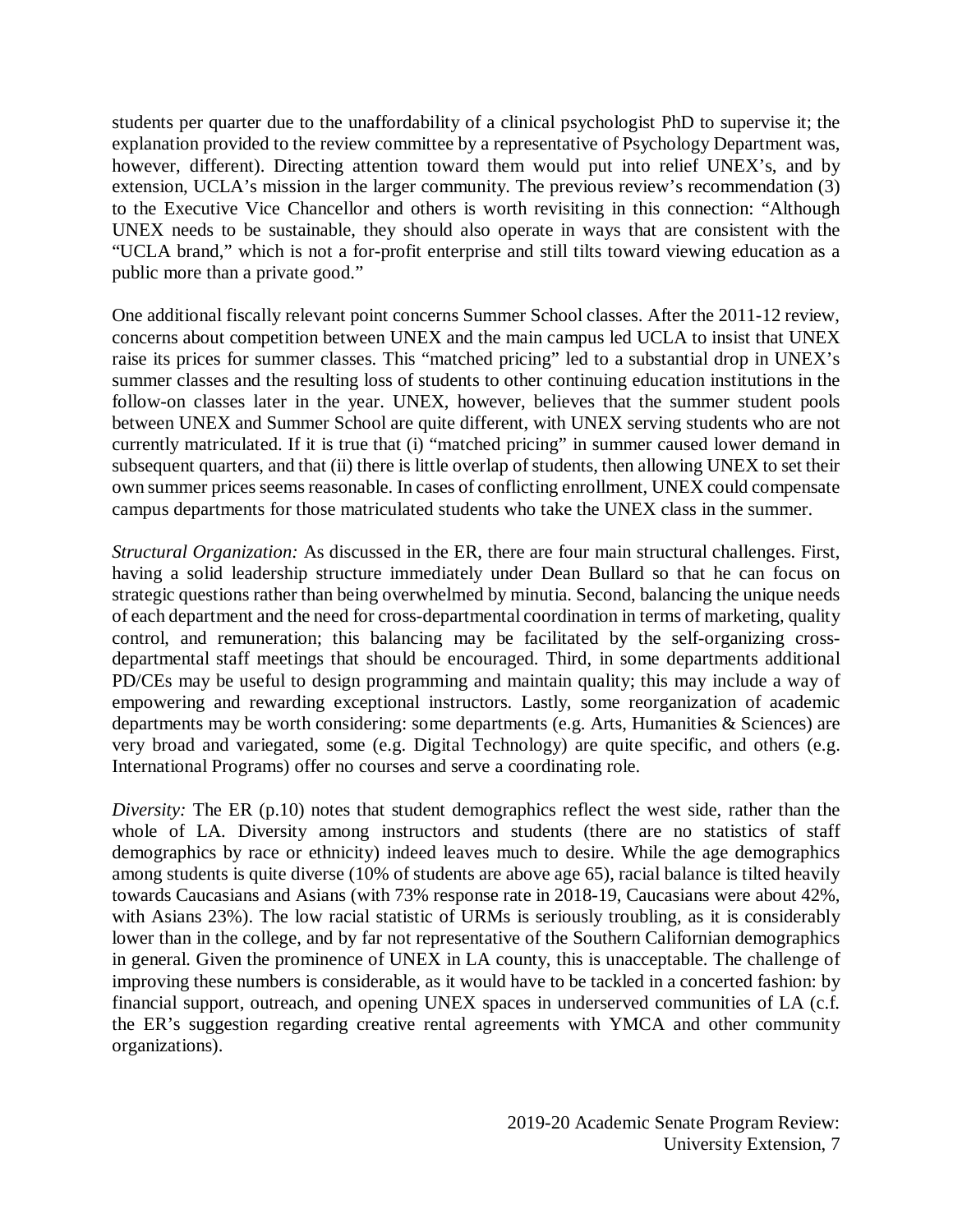Increasing minority representation among the instructors would also lead to diversify the student demographics. While the age demographics among instructors is diverse (over a quarter of them are above age 65), their racial balance is also tilted heavily towards Caucasians and Asians (almost three quarters of instructors are Caucasians, followed by 8% Asians). The ER recommends UNEX uses targeted recruiting (e.g. using UCLA alumni networks) to supplement more informal approaches.

*Quality:* Concerns about the quality of UNEX instructions were raised in the previous review, and will require constant attention due to the large number of part-time instructors. Quality control begins with checks on quality, of which there are three within UNEX. First, for any course that receives UCLA credit (X and XL courses), the instructors and syllabi must be approved by the relevant UCLA department. While we spoke to one campus Chair who was quite involved in this process, informal conversations suggest that rubber-stamping is not uncommon. The Chairs have no relationship with UNEX, have not met the instructors, and do not get involved in the course design process. Moreover, the decentralized nature of UNEX means that there is no single database to verify that all the courses received appropriate approval. The approval process for X and XL courses thus clearly needs attention.

The second check on quality is provided by the PD/CEs who put together programming and recruit instructors. Given the large number of courses and instructors that each PD/CE oversees, this is a formidable challenge, especially in broader departments which cover a wide array of subjects, and in fast-moving departments where the state-of-the-art is constantly changing.

The third check on quality are the students. Given the high-quality of the students (who often have undergraduate degrees), they are clearly aware when the material is repetitive or an instructor is insufficiently considerate. Unified treatment of student feedback would be desirable, as well as a system to ensure that appropriate action is taken when concerns are raised.

*Course development:* The committee sees a potential benefit of standardizing the process dealing with new course or program proposals and their marketing. While the new course and certificate program development has been quite remarkable (58 new programs and certificates created since the last review) and the instructors the committee met with were generally happy with the freedom and support they receive in contributing to the curriculum, a more coordinated and structured approach, including formal group brainstorming opportunities may be in order. This process could involve advisors from main campus and industry. Some of this creativity may, of course, happen organically once the instructors and other stakeholders are given the physical space and opportunities to meet one another. Providing incentives to the instructors and recognition for their initiative-taking would be effective, as well.

*Collaboration:* The last 8-year review and the Huron report both discussed the lack of collaboration between main campus. In particular, the last 8-year review recommended establishing protocols for working relationships, proposing that the University establish a joint task force. There seem to be two reasons the potential for cooperation has not been fully achieved: a lack of information about UNEX's capabilities, and a lack of incentives for collaboration.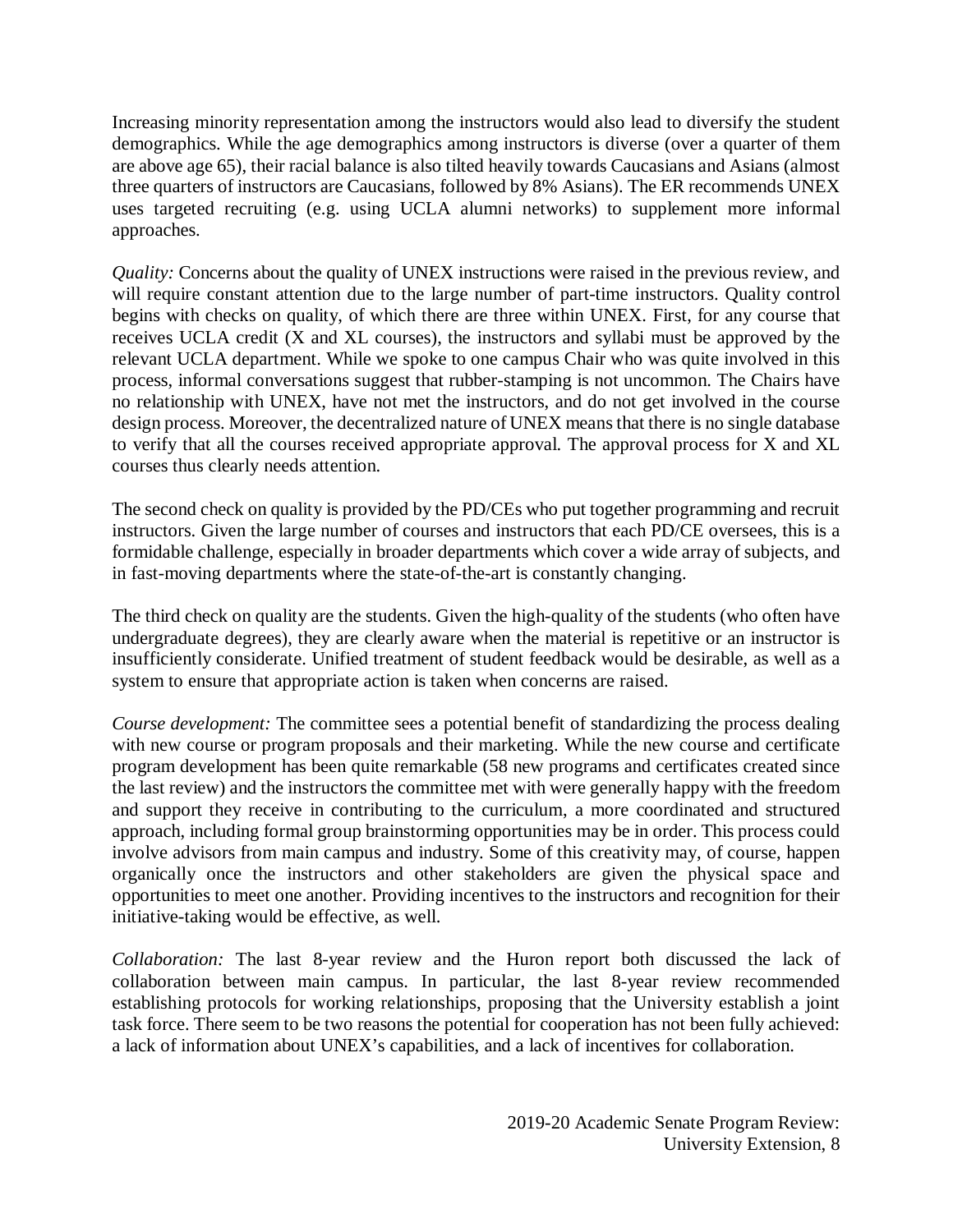The first step is about information. Different parties need to be aware of the opportunities for collaboration. To begin with, UNEX needs a website that advertises its capabilities and describes cases of successful cooperation, and the existence of this website needs to be brought to the attention of campus deans and department chairs. The opportunities will naturally bubble up from different departments.<sup>[3](#page-9-0)</sup>

The second step concerns incentives. Two paths are conceivable here. First, interested UCLA departments create a point person to handle UNEX relations, serving as quality oversight, an expert advisor, and an information conduit. This person could be an emeritus or a regular faculty rather than the over-burdened Chair. Second, the University may want to appoint a facilitator who can encourage unresponsive departments to be more cooperative, and make sure UNEX, in turn, is answerable for quality concerns. This person may have a small budget to reward "advisors" with research funds (like the Fiat Lux program).

*Facilities:* The ER (p. 6) discusses the challenges with facilities in depth. First, they point out the need to understand and optimize utilization to save on rent. This may mean taking more advantage of UCLA classrooms, and more efficiently using administrative space. Second, they ask for "an overarching space strategy that is informed by an academic plan". With the goal of making locations agree with the programming and UNEX's access mission, they recommend UNEX try to make better use of "nimble solutions", such as local schools, community centers, YMCAs and corporate training centers.

*Degree programs:* The ER (p. 13) recommends UNEX offer bachelors and masters programs. The home institutions of the external reviewers have resolved the question of extension's degree granting capacity by allowing professional degrees up to the Master's level. The renaming of their extensions as "Schools of Professional Studies" at both New York University and Clark University goes farther than a mere naming strategy. These universities' strong support for allowing extension to evolve into a degree granting institution reflects a national trend (cf. also the Columbia University School of Professional Studies, or the CUNY School of Professional Studies, inter alia) that may well be justified. In fact, UNEX's own Architecture Interior Design program, which does

<span id="page-9-0"></span><sup>&</sup>lt;sup>3</sup> At the risk of reinventing a wheel, we site some examples that arose as we talked to colleagues around campus:

<sup>•</sup> UNEX could provide marketing for summer programs (not offered by UNEX) and self-supporting programs.

<sup>•</sup> UNEX could manage enrollment for self-supporting programs (as with the School of Dentistry).

UNEX could offer online classes that have been filmed by departments.

UNEX could employ graduate students as instructors. One issue is that UNEX pays less than main campus, but this is less concerning if the instructor is managing online interaction for a previously recorded class.

UNEX could develop relationships with the community of UCLA emeritus faculty, who they could use for both advice and instruction.

<sup>•</sup> UNEX's ALC can teach high-level English skills to students, post-docs and visitors before their formal arrival at UCLA, and design specialist classes for self-supporting programs.

<sup>•</sup> UNEX could use academic advisors from UCLA departments to (i) help find part-time instructors, (ii) ensure syllabi are up-to-date, and (iii) assist with the development of new programs.

<sup>•</sup> UNEX can provide courses for undergraduate students to continue their education while taking time off from their full-time studies (e.g. for students taking family or medical leave).

<sup>•</sup> "Partnership UCLA" and UNEX could share information about UCLA alumni interested in teaching.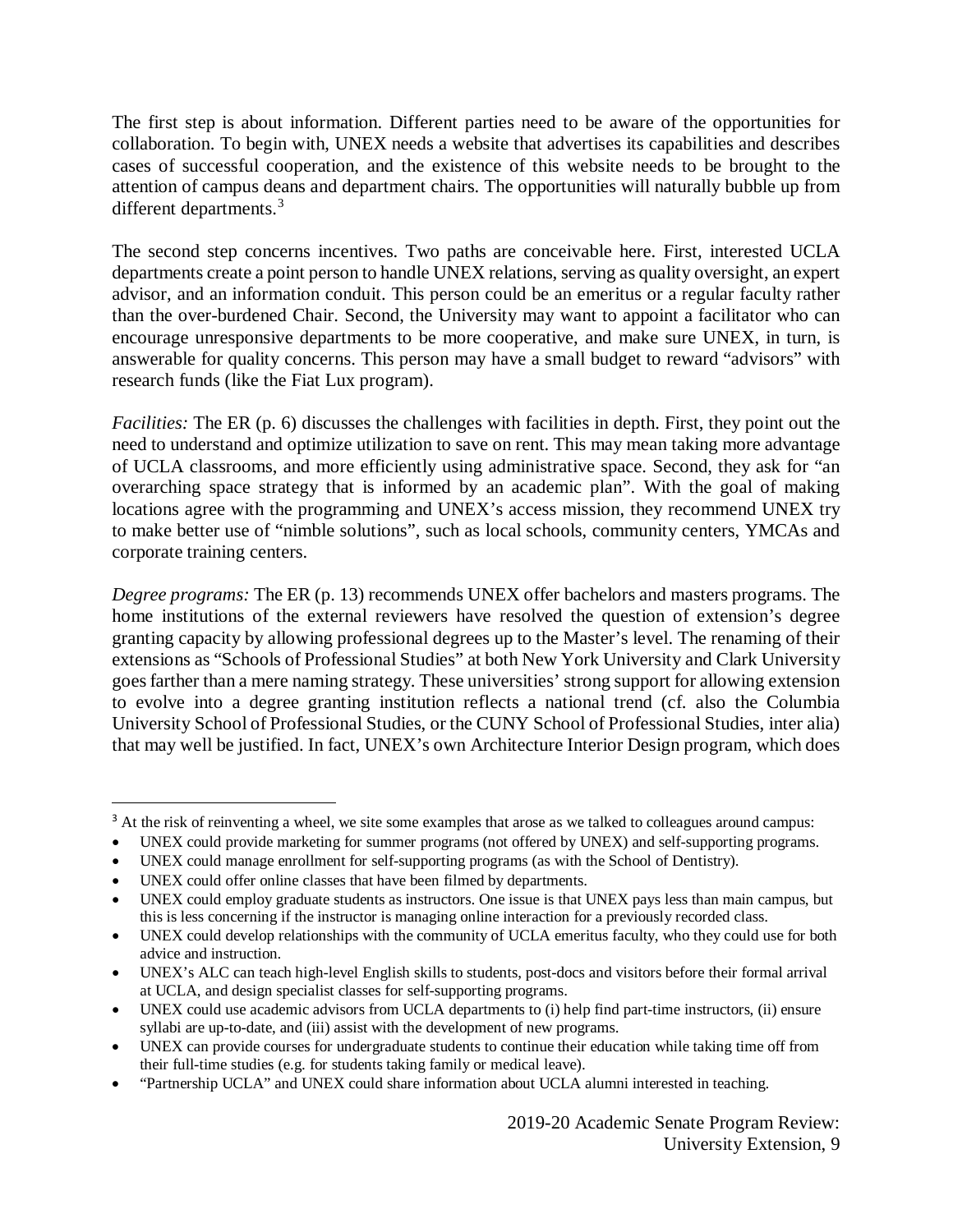not overlap with main campus, already leads to a high-demand Master's Degree in a collaborative partnership with California State Polytechnic University at Pomona.

There are different views of this (even on this review team). On the positive side, this will make UNEX more attractive for students, allowing UCLA to help a more diverse group of students, especially those who were unable to become regular students after secondary school or were forced to drop out due to personal hardships. On the negative side, the potential lack of quality control both in terms of incoming students and instruction could undermine the value of a UCLA degree for students on the main campus. Related to this point, if such a change were made, one might want to change the name of UNEX to the "School of Professional Studies", as has happened at other campuses.

# **RECOMMENDATIONS:**

While it would seem appropriate to review the recommendations from the 2011-12 review and check their results systematically, the stormy period that intervened since and the emergency measures taken to address the fiscal problems that arose under the previous dean have interrupted the progression of events. For this reason, we will not take the route of reporting our findings on the implementation of the previous recommendations but will present our own recommendations based on the state of affairs as we found them to be at present juncture.

# **Recommendations to the Executive Vice Chancellor and the Academic Senate Chair:**

- 1. To improve collaboration between main campus and UNEX, there needs to be better information and better incentives. As a first step, the EVC should consider appointing someone to act as a conduit. This means ensuring a flow of information, encouraging campus Department Chairs to lend assistance, requiring UNEX to uphold the highest quality standards, and acting as a mediator at times of conflict.
- 2. Given the growing importance of self-supporting degree programs on main campus, a principled approach to the relationship between UNEX, the first self-supporting unit at UCLA, and the new self-supporting degree programs needs to be developed, perhaps with the participation of the Committee on Self-Supporting Graduate Professional Degree Programs.

## **Recommendations to the Executive Vice Chancellor, Associate Vice Chancellor for Academic Planning and Budget, and the Dean of UNEX:**

- 3. Dean Bullard should be given the freedom and support to organize the structure of UNEX. This includes appointing two Associate Deans and possibly raising the number of Program Directors/Continuing Educators (PD/CEs).
- 4. UNEX and the University need to work with each other to ensure efficient use of their joint facilities. Can UCLA make better use of UNEX facilities during the day? Can UNEX make better use of UCLA general assignment classrooms in the evening?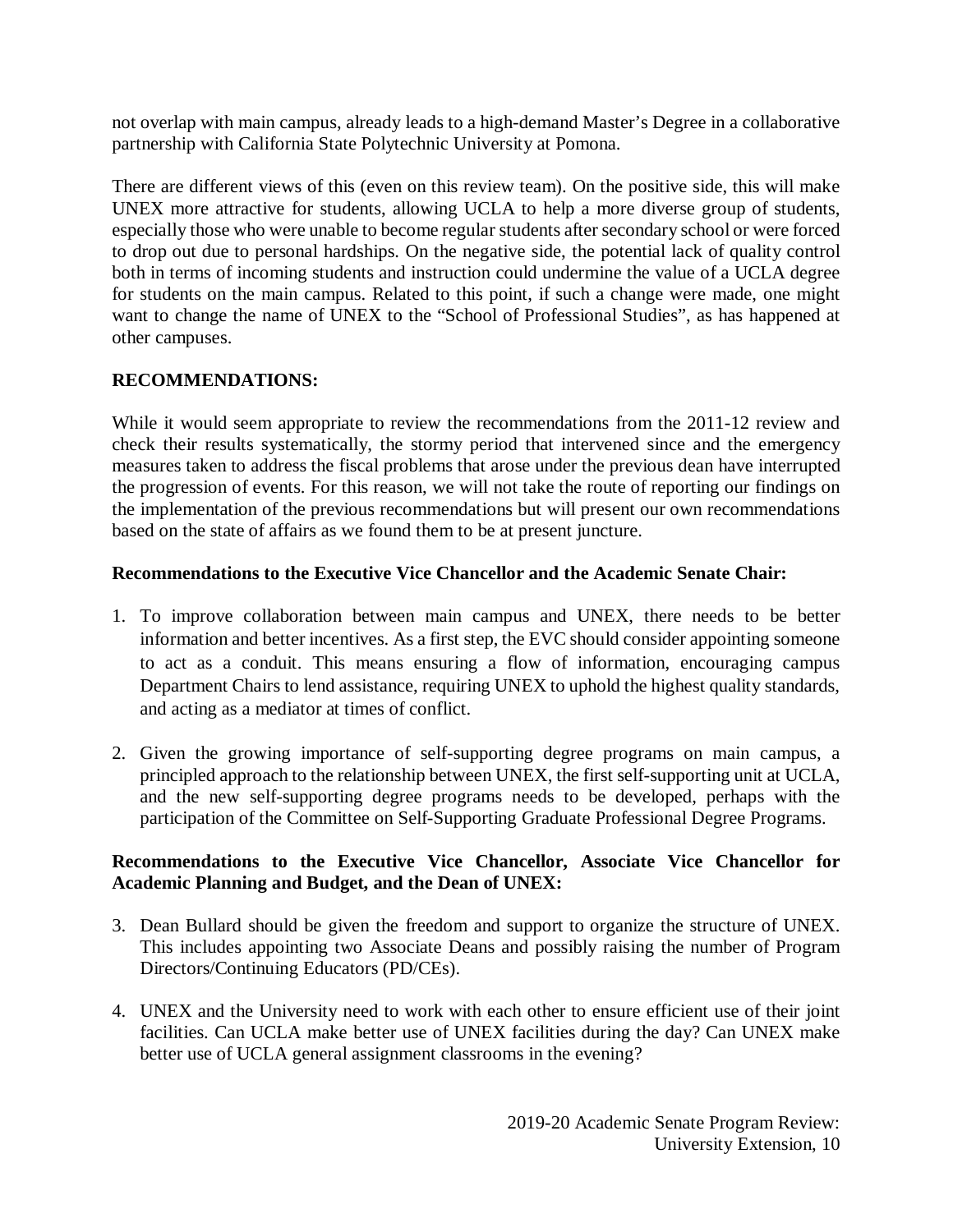- 5. UNEX should appoint academic and professional advisors to work with the PD/CEs to maintain quality and develop new offerings. It will likely need the University's help to find the best advisors.
- 6. The University should explore the potential benefits and limitations of offering degrees through UNEX. $4$

## **Recommendations to the Dean of UNEX:**

- 7. UNEX should develop a database to ensure all classes that require approval have received it.
- 8. Create space for students to enhance their sense of community both through informal contact and through work (e.g. laboratories); for instructors to hold office hours; for instructors to meet one another across disciplines, and organize opportunities/events with the same objective.
- 9. UNEX should consider developing a systematic way to develop and refine new class ideas, while involving finance and marketing at an earlier stage and incorporating the academic and professional advisors (per (5) above).
- 10. UNEX needs to be more systematic in how it compensates part-time instructors, including healthcare benefits. It should also consider creating a career path for instructors in order to retain the best instructors, incentivize high quality teaching and course development, and raise their professional pride.
- 11. UNEX needs to create a website that advertises its capabilities and describes cases of successful cooperation with different parts of campus; the existence of this resource should be brought to the attention of campus deans and department chairs.

**Final Recommendation:** The Graduate and Undergraduate Councils recommend scheduling a mandatory progress review meeting in Spring 2021. The timing of the next review will be determined after the progress review meeting.

Respectfully submitted: Olga T. Yokoyama, Humanities, Graduate Council, Review Team Chair Simon Board, Economics, Undergraduate Council

<span id="page-11-0"></span> <sup>4</sup> In addition to the standard program approval process, granting a degree through UNEX would require an amendment to the Standing Orders of the Regents of the University of California.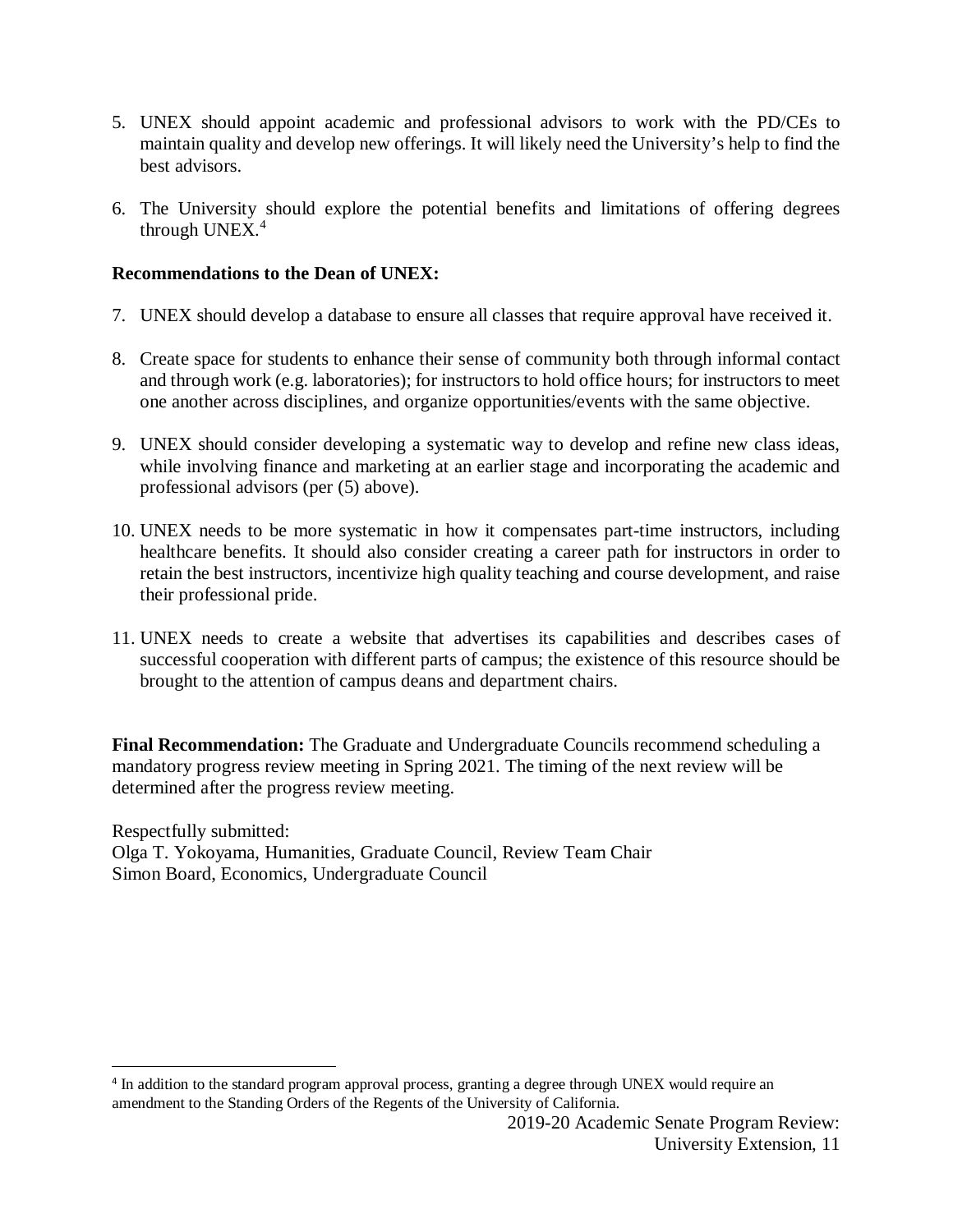**Appendix I**: External Reviewers' Reports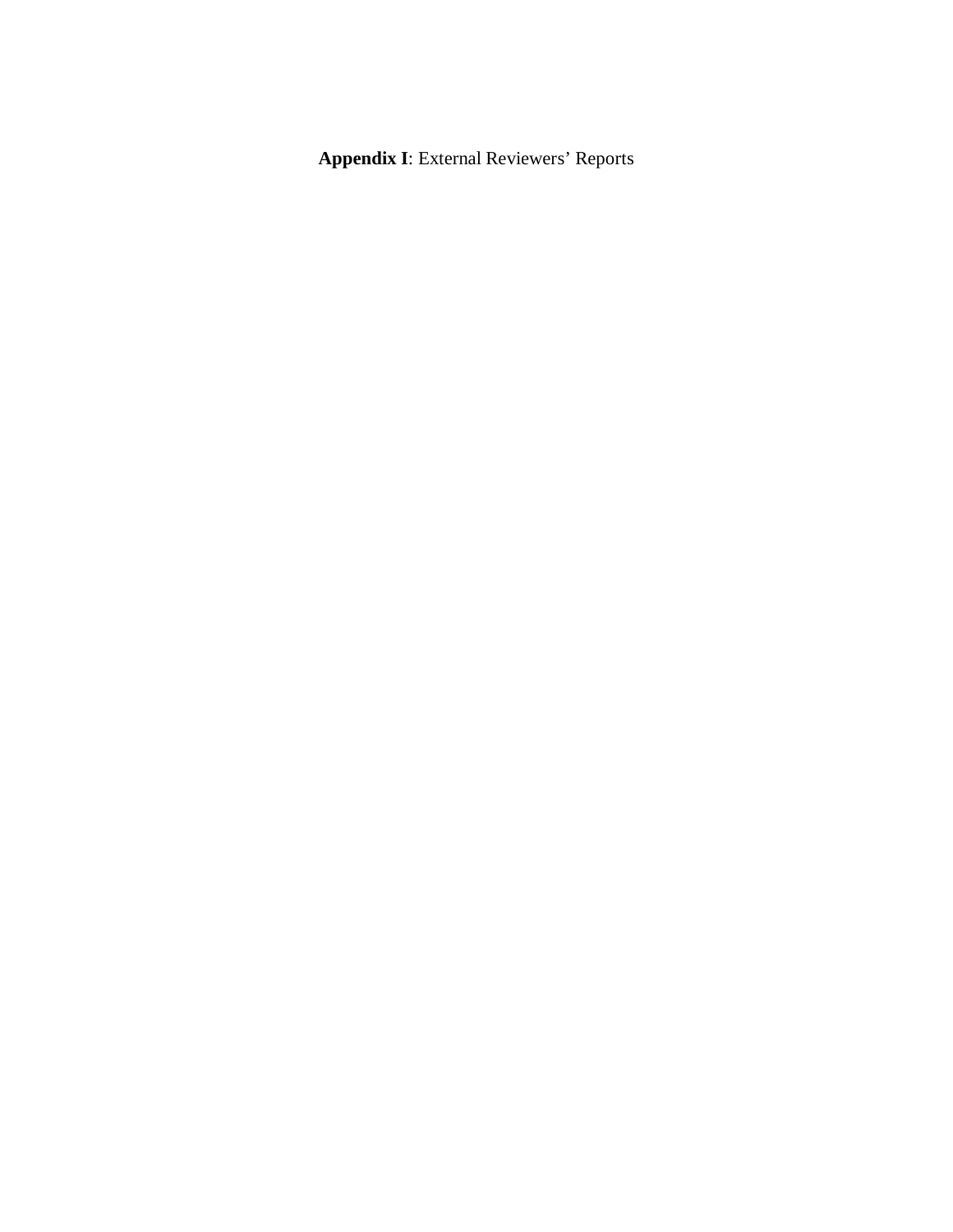# **UCLA Extension 8-year Review 2019-2020 External Reviewer's Report**

Dean Susan Greenbaum, *New York University* Dean John LaBrie, *Clark University*

January 21, 2020

## **Introduction and Background**

On January 13-15, 2020, we conducted an onsite program review of UCLA Extension (UNEX). The review was commissioned by UCLA's Academic Senate and is part of a regular eight-year cyclical review mandated by the UCLA Faculty Senate. UNEX was last reviewed in academic year 2011-2012.

The review team consisted of two internal to UCLA reviewers (Dr. Olga Yokoyama, review chair and Dr. Simon Board) and two external reviewers (Dr. Susan Greenbaum, Dean of the School of Professional Studies at New York University and Dr. John G. LaBrie, Dean of the School of Professional Studies at Clark University). This report consists of findings, reflections and recommendations of the external reviewers only. According to our understanding of the UCLA Senate Program Review Process, the internal reviewers will produce a separate summation report following submission of the external reviewer's report.

Prior to the onsite visit, the review team was provided a collection of background material about UNEX. These materials included but were not limited to:

- The 2011-2012 UNEX Self Study and the corresponding reports and responses that were generated as a result of that review process
- The UNEX 2019 Academic Senate Review Self-Review Report 2011-12 to 2018-2019
- Fall 2019 UNEX Program Catalog
- Engagement Summary on Strategic, Operational, and Financial Assessment of UCLA Extension produced by Huron Consulting (May 2018)
- Issue Statements from:
	- o Dean and Vice Provost of Undergraduate Education
	- o Chair of the Committee on continuing and Community Education
	- o Chair of the Council on Planning and Budget
- University Extension Trend Review (August 2019 published by the Office of Academic Planning and Budget)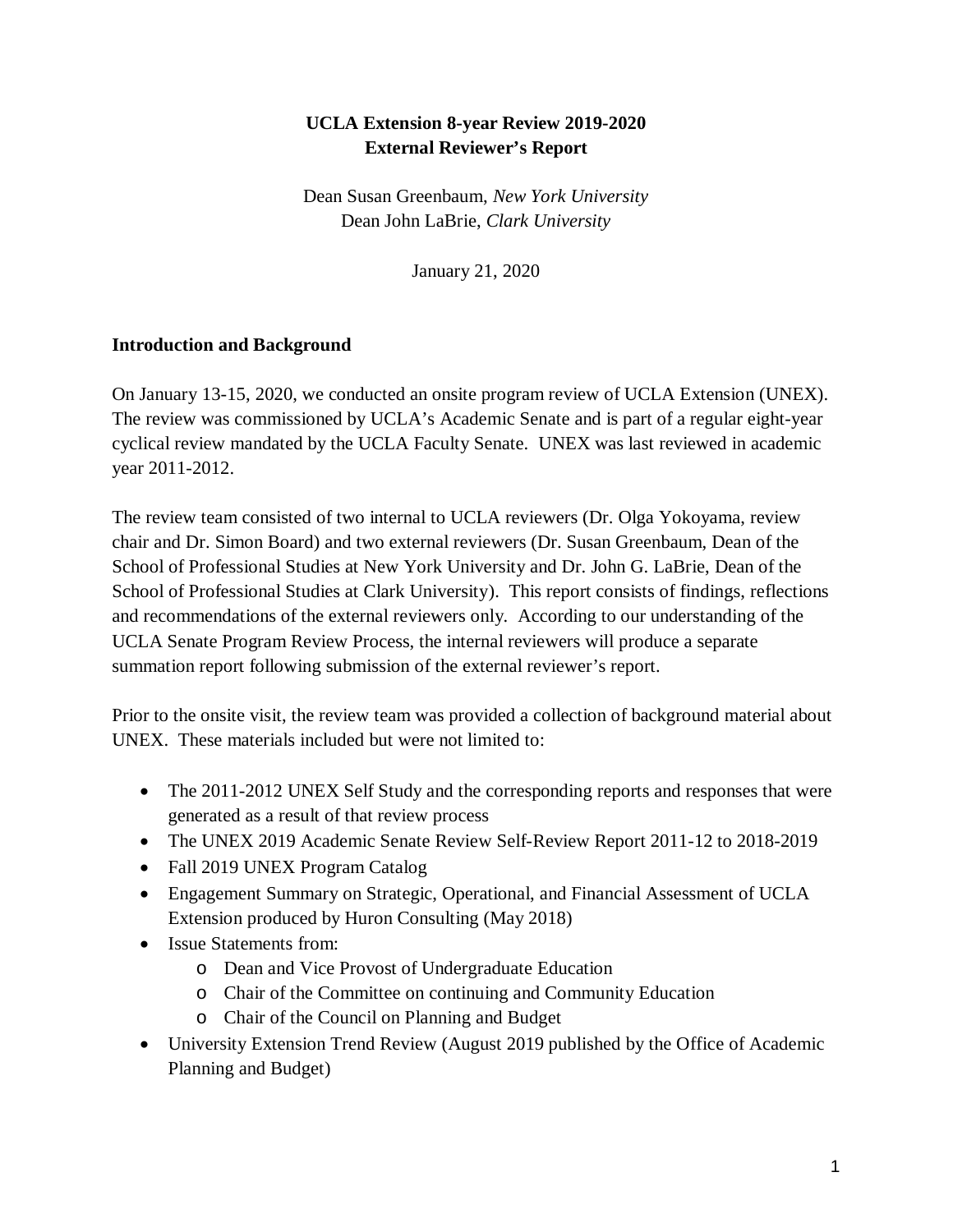Over the course of the review process, the review committee also asked for and received various other materials that helped inform the findings within this report.

The review committee held a series of onsite meetings and interviews with a wide range of stakeholders including staff, instructors, students of UNEX as well as members of other campus constituencies. The interviews were scheduled and arranged by the Faculty Senate office. The schedule was not at the direction of the review team. With over one hundred people interviewed in the span of 48 hours, the external reviewers feel comfortable that it has captured the essence of the organization and confident that its recommendations are representative of the work needed to improve the overall quality and standing of UNEX.

Before commencing with our recommendations, we feel compelled to say a few words about UCLA Extension and its place as one of the great Extension Schools in the United States. Founded over 100 years ago, UCLA Extension continues to be a nationally branded and wellknown enterprise in the field of professional and continuing education. While its programmatic impact is in the greater Los Angeles market, its influence has in the past reached far beyond the borders of Southern California and into the heartland of this country and globally. It remains the California System's largest Extension School and is rich in history and tradition. The materials that make up this review clearly indicate a recent past that is not representative of an organization at its apex. However, it cannot be denied that an academic enterprise that touches over 30,000 individuals annually is still a force to be reckoned with. UNEX is a major positive asset for UCLA.

# **Recommendations**

# **Summary and Update of 2011-12 Review Recommendations**

As part of the eight-year review, the reviewers are asked to comment on the progress of the recommendations which were made within the last review. The 2011-2012 review had three broad recommendations.

- 1. Assure a rational deployment of institutional resources
- 2. Examine compensation structure for instructors
- 3. The Administration should evaluate how UNEX partners with the rest of the campus.

It is the reviewers' assessment that these three broad issues remain major themes for UNEX in 2020. We suspect that the details and the material facts have changed somewhat in the eightyear period; however, these three items remain important areas for UNEX to address. This is not to say that progress has not been made—quite the opposite. We found a great deal of instances of collaboration and good will between UNEX and other UCLA departments. Rather, these broad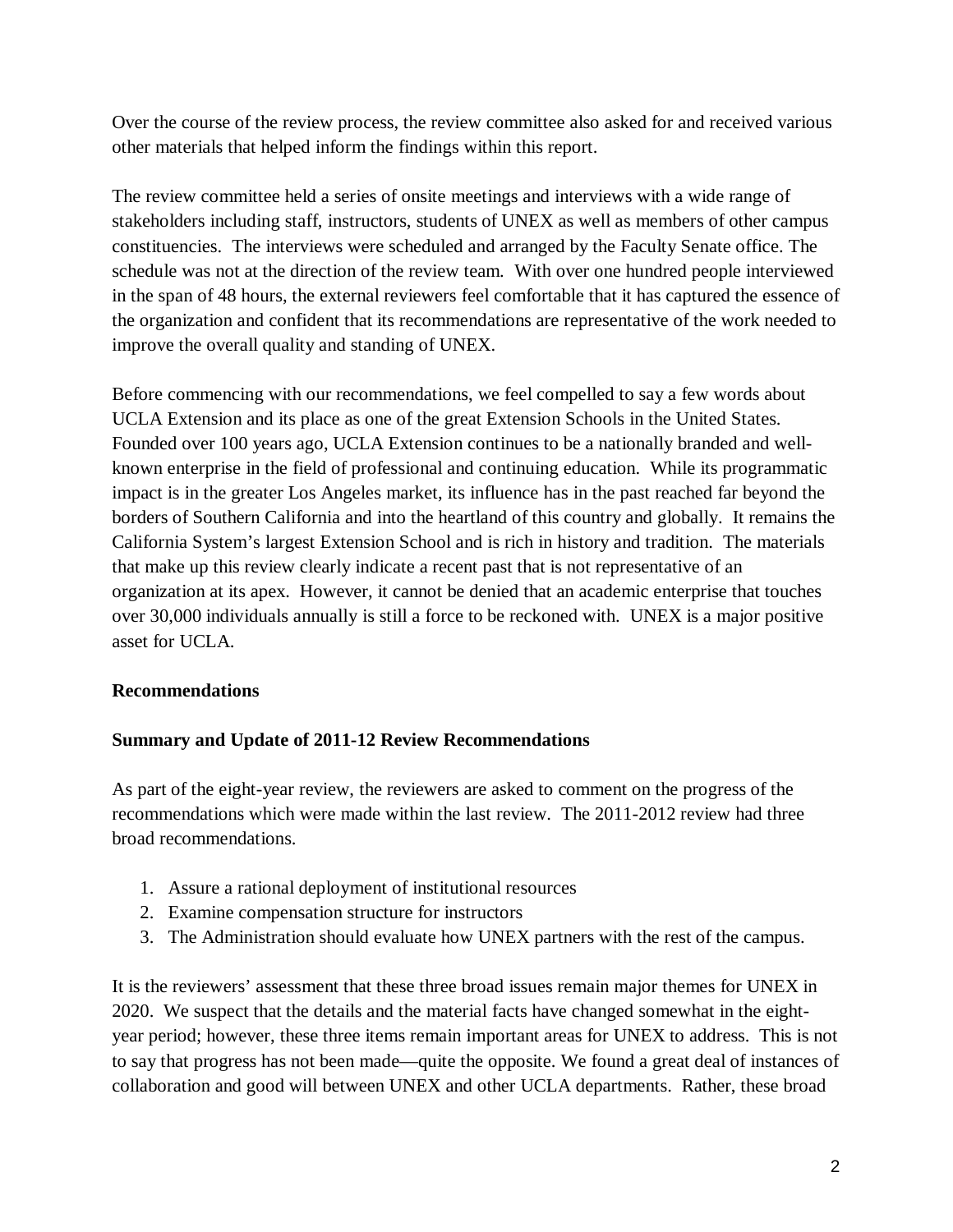themes represent the ongoing work of a unit whose core mission is about university and community engagement. Therefore, they are likely to emerge as themes in future reviews as well.

# **UNEX Structural Organization**

UNEX's core organizational structure remains fundamentally unchanged for a number of years. At its core, it is a series of programming units (also referred to as academic departments) and administrative departments. These units report to the Dean of Extension. Currently, the dean has 30 direct reports--an unsustainable number. The structure is taxed further due to the administrative and financial disruptions of the past several years. For example, at the time of writing the self-study, the unit included no less than eight directorial level staff who held interim appointments or who were seconded from other university units. The dean's office has not been staffed for an extended period of time.

This has resulted in an organizational structure that is prime for reimagining and restructuring. Over the course of the two-day site visit, many interviewees openly opined about various structures that would benefit the organization. There have been several documents and reports that have also made organizational structure recommendations. However, it is the opinion of the external reviewers that the new dean, Eric Bullard, be given the time and space to determine for himself what administrative structure the unit should have. At the time of the site visit, the new dean had been on the job for less than two weeks.

While we remain silent on the overall administrative structure, there are two notable exceptions that we do wish to highlight. The breadth and depth of the work needed at UNEX goes well beyond the dean alone. Both the academic programming portfolio and the administrative departments need focused attention and direction in the coming months. Furthermore, the dean will also have a strategic, external and institutional role to play that will frequently pull him away from the day-to-day work of UNEX. Therefore, we strongly advocate that the dean immediately be allowed to search for two senior level people to assist him in this work

The Senior Associate Dean of Academic and Faculty Affairs (this is a working title for purposes of this report) would oversee, manage and aid in restructuring what is now referred to as the "Academic Departments". This role should have direct supervision of the program directors/managers and program managers should not report directly to the dean.

The Senior Associate Dean of Finance and Administration (again, this is a working title for the purposes of this report) would oversee, manage, and aid in the restructuring and realigning of the various administrative and financial support units. This role should have direct supervision of the various heads of administrative departments.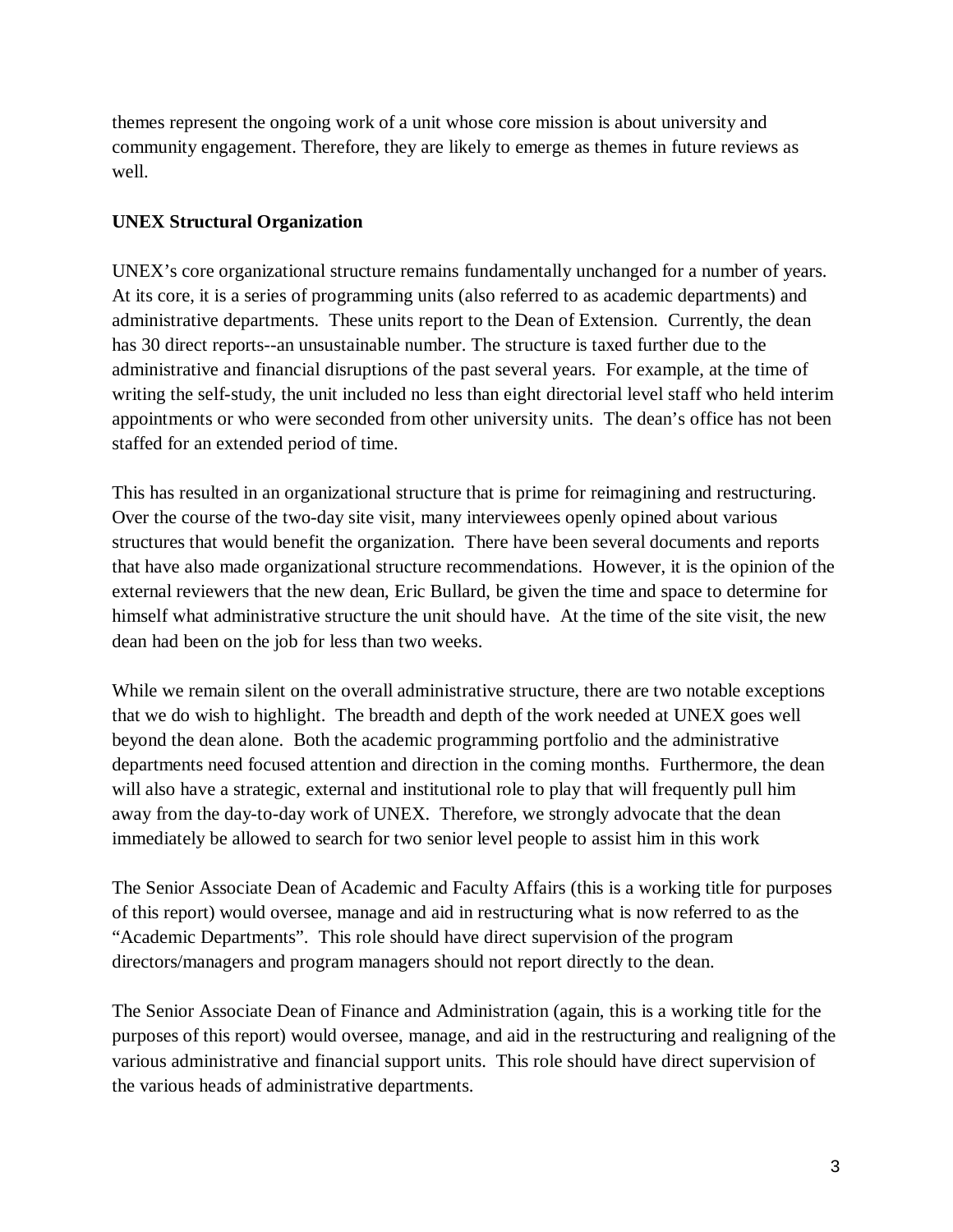Understaffing the senior leadership team at this moment in time places the UNEX at a risk. The dean's work on vision and rebuilding relations both on campus and off, could easily be derailed in a swirl of administrative minutia, crisis management and non-strategic time-consuming activities such as email management.

We repeatedly heard concerns of the siloed structures of the various academic units within UNEX. As reviewers, we are neutral on the nature of the current structure of the academic/programming clusters, however, it is clear that administrative barriers exist and cross unit collaboration is hindered. There does not seem to be a robust culture of cross unit collaboration and experimentation. This impeded individual staff and faculty's ability to interact beyond their own units.

There were several organizational matters that emerged in our interviews that we would recommend that the unit consider incorporating into its new structure. These were seen as strengths of the current organization and should be preserved in some fashion.

- Departmental communication. While the communication structure for the staff was not exactly ideal, it was, however, effective. During the recent leadership transition, the interim leadership conducted town halls and made themselves available to the staff. As a result, the staff felt respected and connected to what was happening to the organization. Consequently, the dean should consider elements of this transparency as he progresses in his orientation to the school.
- Front-line and mid-level management groups formed organically during the leadership void as a way to stay abreast of what the organization was doing and also to troubleshoot problems. These functional groupings that often went beyond the program clusters, appear to have served the organization very well. It created opportunities for inter-unit dialogue, problem solving, sharing of best practices and comradery. Finding a way to preserve this practice is sure to have benefit.
- While the new dean is brand new and has not had the chance to meet everyone on staff, he is walking in his new role with tremendous goodwill. While people are pleased there is new leadership, which seems to give them a sense of security and hope for the future, they are waiting to hear the vision of the new leader. They expressed hope that the basic culture of the organization is respected. As the new dean formulates a new structure and vision for the UNEX, he should consider how he incorporates voices and traditions of the organization in the process.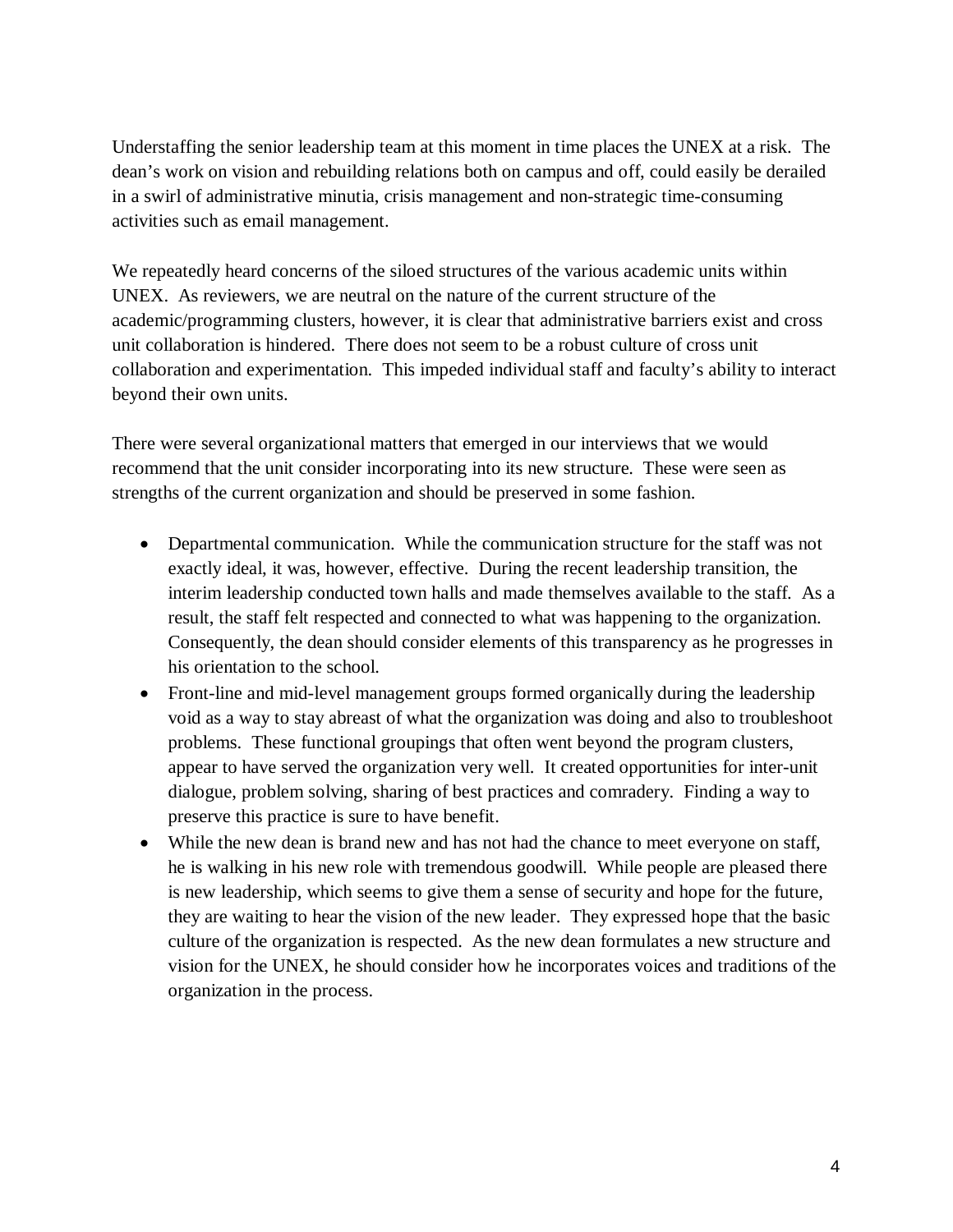# **Campus Collaboration**

One of the clear common themes between the last review period and this review period is the notion and the importance of collaboration between UNEX and other UCLA academic departments. It is clear that the senior leadership of the university wishes to see a higher level of UNEX engagement both on campus and in the greater Los Angeles community. While this issue presented as a problem in the reports eight years ago, the situation today is perhaps much more nuanced.

On the one hand, there is a great deal of inter-campus collaboration between UNEX and other UCLA departments. The self-review report identifies numerous examples. Here are a few that were brought to our attention in the interviews:

- All courses and new instructors at UNEX are vetted and approved by the respective UCLA academic department that has content oversight of the area. While this is a formal academic governance process, it also provides ongoing opportunities for the UCLA Departments to stay connected and informed of UNEX's programs.
- The search process for full-time American Language Institute (ALI) instructors incorporated faculty from the Education department. This allows laddered faculty to see the caliber and seriousness of the unit's hiring process.
- Annual TEDxUCLA events are coordinated by UNEX and feature faculty from Medicine, the Arts, GIS etc.

On the other hand, there appear to be low hanging fruit from an inter-campus engagement and collaboration process that could use more structure and emphasis. Here are a few examples:

- ALI could provide strategic academic assistance to both undergraduate and graduate units within UCLA departments who enroll high levels of international students. The opportunities range from providing academic writing workshops, accent reduction sessions, cultural integration classes etc. Utilizing the ALI resources would help with student retention and enhanced international student integration into the classroom.
- UNEX provides many credit bearing academic courses which can be transferred into a department and count towards a student's degree. UNEX may in fact be a place where students who are struggling academically in a traditional degree program could take course work on a part-time basis to improve their GPA or to get back on track to finishing their degree. This would help improve retention and keep the student associated with UCLA rather than diverting them to another institution of higher education (IHE).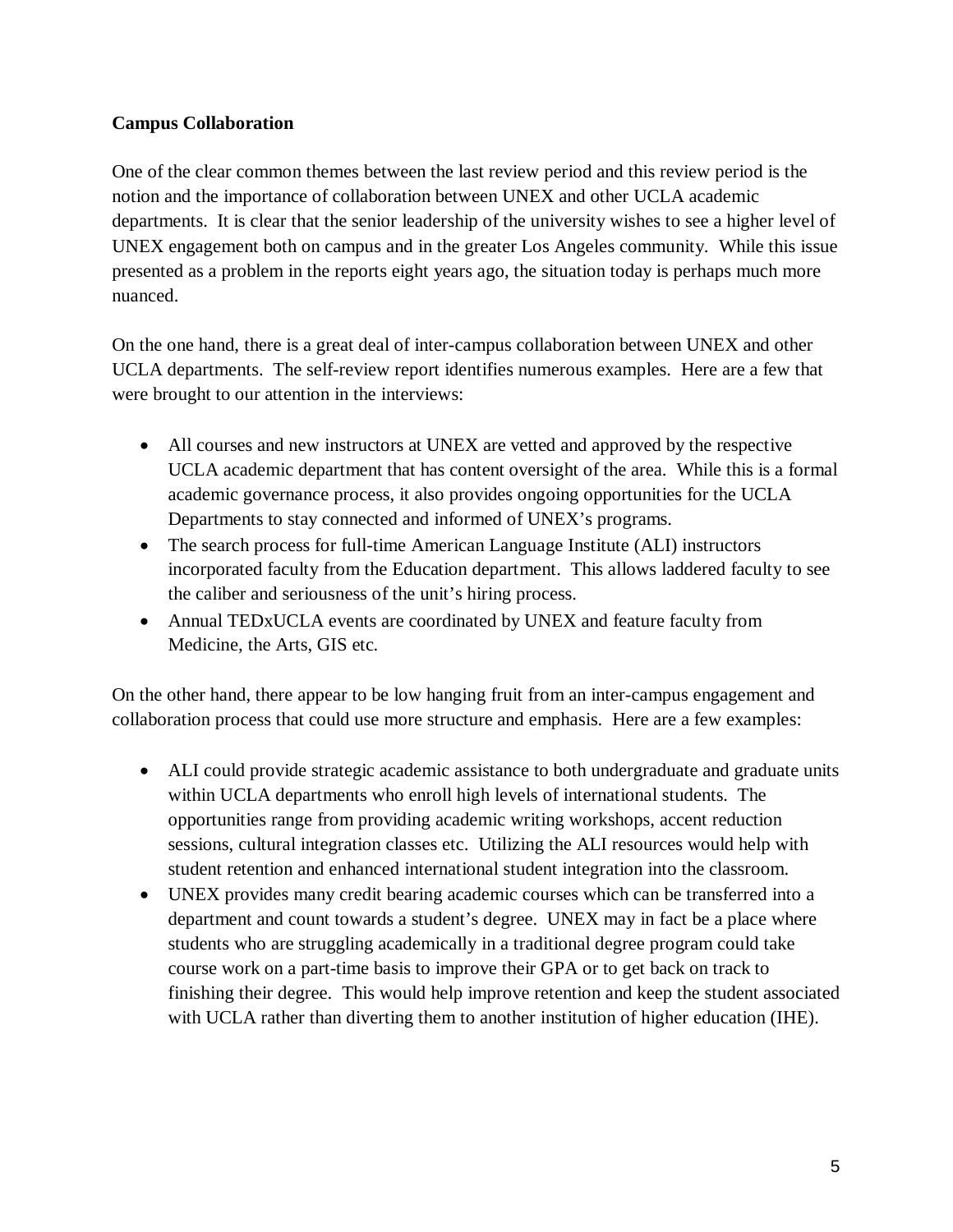- UNEX has a vast instructor network that spans greater LA's premier and iconic industries. This instructor network could be leveraged by UCLA career services for student internship placements, experiential project work and an enhanced employability strategy.
- UNEX is an ideal place where PhD candidates who wish to pursue an academic career can gain teaching experience. This also has the added benefit of bringing tenured faculty closer to the UNEX curriculum and mitigate the false narrative that UNEX's academic integrity is somehow questionable.

These are but some of the ideas that percolated over the two-day site visit. It is notable that there are many viable and creative ideas ready for the taking.

Our recommendation here is directed to both the senior leadership of UNEX as well as to the senior leadership of UCLA. Collaboration and partnership need two willing and able partners. The UNEX dean needs to articulate clearly to the campus deans the School's willingness to collaborate. In doing so, this will enable and empower program directors to be campus ambassadors, which is also strongly encouraged. This empowerment at the programming level creates many more points of contact and increases the likelihood of an expanded list of collaborations moving forward.

Fellow UCLA deans and academic department chairs also need to be encouraged and perhaps incentivized to partner with UNEX. The Provost Office can be instrumental in signaling and encouraging strategic collaborations between UNEX and UCLA academic departments. We offer a working premise: If the dean of UNEX is evaluated based on his ability to collaborate at UCLA, then perhaps his counterparts should be extended the same expectation.

# **Facilities**

One of the points that the review committee was asked to comment on was UNEX Facilities. We had occasion to tour several sites but we did not have enough time to see all currently held properties.

The quality of the spaces and classrooms we toured were first rate. The staff leadership in this area also came across as very professional and organized. The last eight years have seen a good deal of space disruption and it appears that trend is likely to continue.

On the subject of physical plant, there are two points that emerged. One is space utilization/cost and the second point is space planning generally.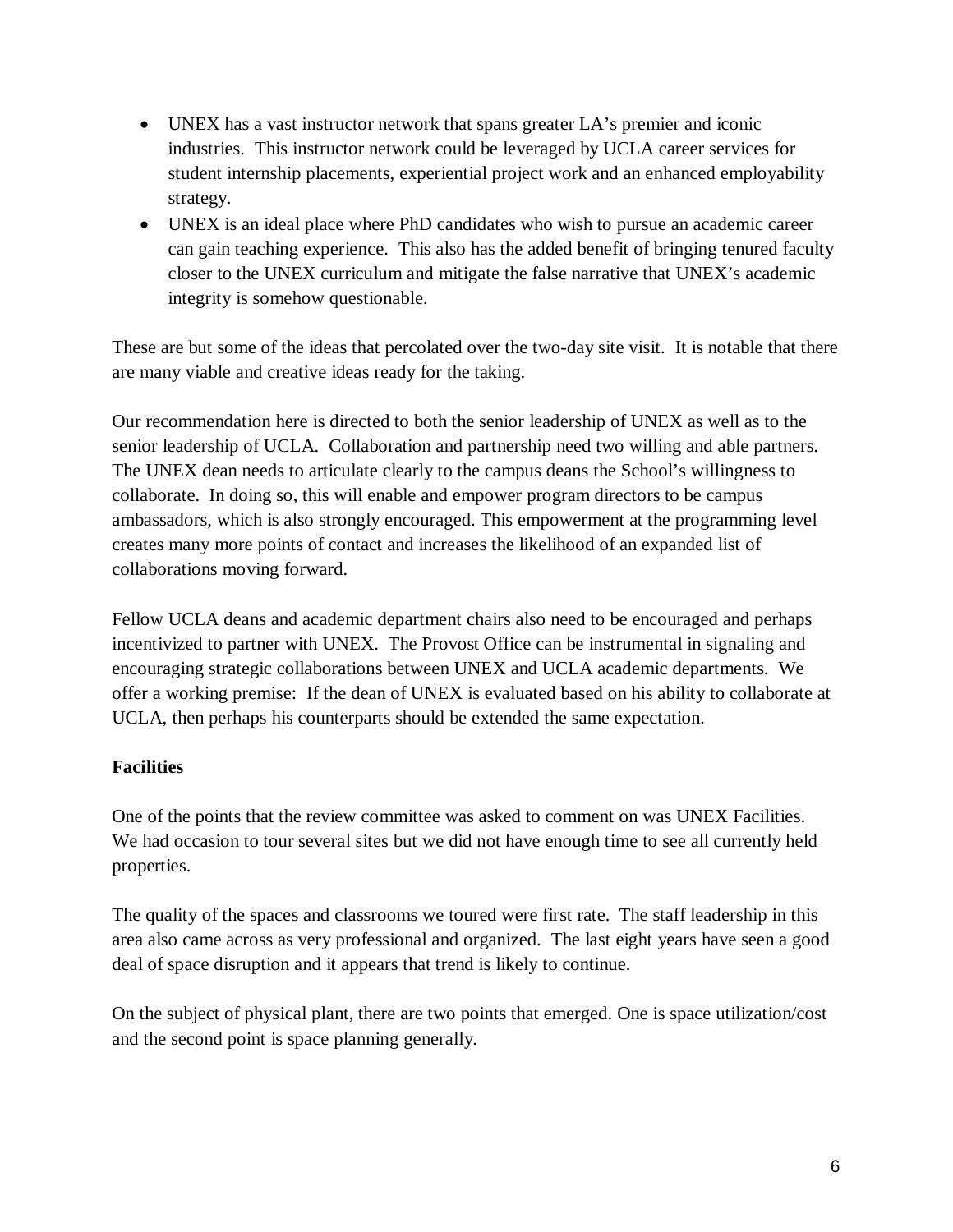We were provided some detailed data of classroom space utilization. While the data appeared interesting, it was difficult to contextualize the information we had at our disposal. There are anecdotal reports of some classrooms being empty during the day, but over-booked in the evening. This is not surprising given the nature of the UNEX programming. If one examines UCLA-wide classroom utilization and needs, there may be opportunities to optimize usage.

Some faculty noted that their courses are scheduled until 10 PM but the building is locked exactly at 10 PM, leaving no end-of-class transition time for faculty and students. End-of-class time can be instrumental in consulting with students about projects or points of confusion in the class lectures. This fix may be as simple as adjusting course scheduling to end at 9:30 PM. Students—especially in the design programs—wanted to have collaboration and drafting labs to do group projects. Lack of access to these types of facilities created logistical and programmatic difficulties for the students.

Administrative space that we observed seemed underutilized. At the same time, some staff expressed a desire to all be under one roof. While having excess administrative space gives the unit opportunity to grow, space is the department's second largest expense after salaries. The fiscal costs may in fact be excessive, but it is hard to determine given the particulars of this area of Los Angeles and the prevailing real estate lease rates. This is an area where a highly skilled Sr. Assoc. Dean for Finance and Administration could be helpful in investigating all the angles to this issue.

The second issue is one of strategy and planning. There does not seem to be an overarching space strategy that is informed by an academic plan. The current physical footprint seems more the result of incremental and ad hoc growth rather than driven by strategic need or programming priorities. For example, various locations, such as the downtown center, do not seem to have any distinctive programmatic focus. So, while students are usually in class for a certificate program in Westwood, they occasionally have to go to the downtown center for classes because of classroom availability. Another example is how UNEX achieves its access mission. There are no classroom facilities in some high-need neighborhoods where programming staff would like to reach out to underserved populations. Finally, faculty do not appear to have dedicated space to meet with students during office hours. Swing space or hoteling space could be a practical and easy solution here.

What is recommended in regards to physical space is to first determine an overarching academic plan and strategy that is then supported by space and physical locations. The capital and staff investments on space are considerable and without an academic plan to inform future leases, UNEX runs the risk of complicating or hindering the delivery of its mission and programmatic aspirations.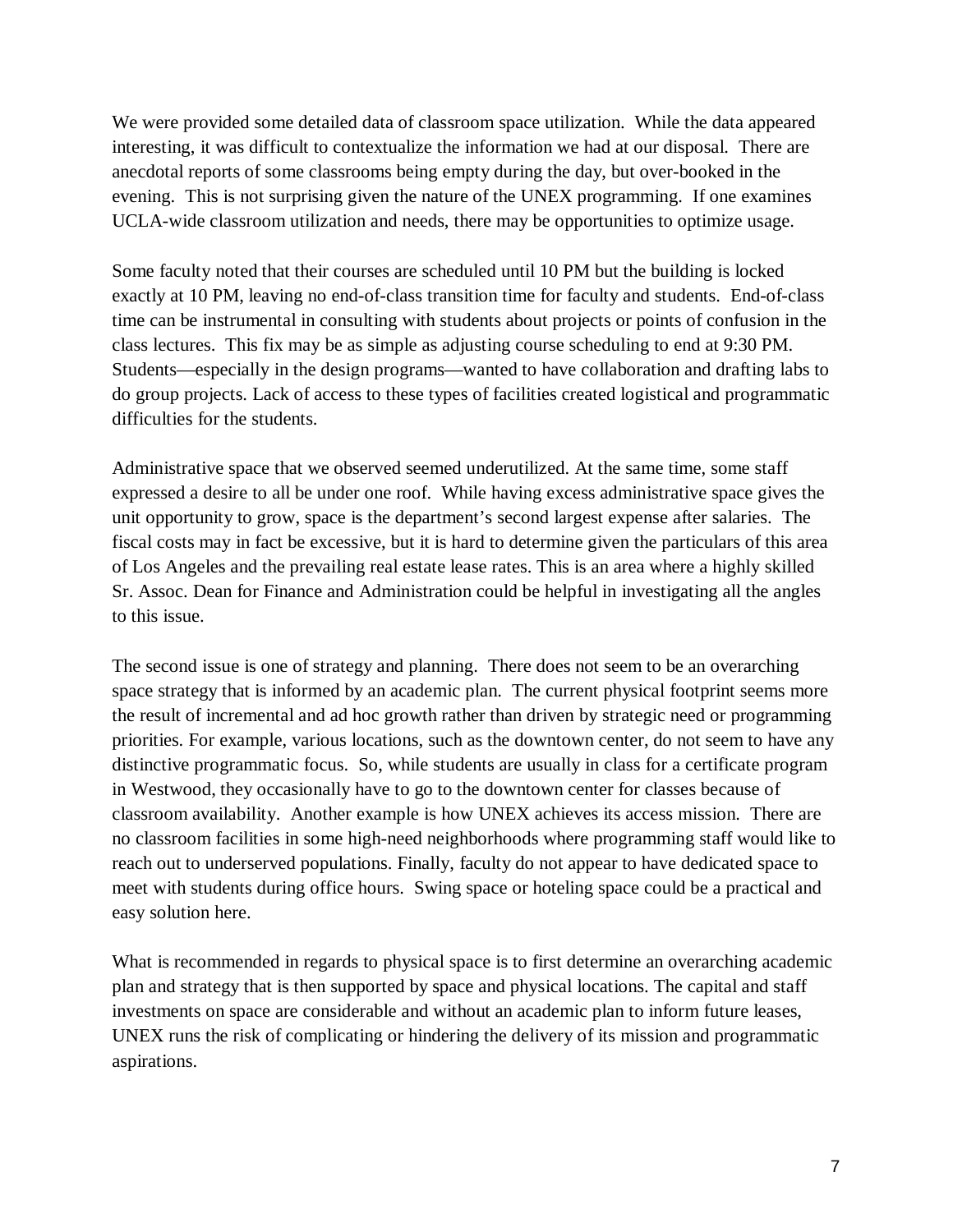Some alternative, more nimble solutions could be explored. Other urban IHEs have encountered many of the same space issues that UNEX is experiencing and have developed creative solutions for their needs. For example, WeWork-style space could be used for instructor office space or for staff who primarily work remotely. Corporate training centers that are used primarily during the day could be leased in the evening on an as needed basis. Community centers such as the local Boy and Girls clubs or YMCAs in minority communities have classroom facilities that could be co-branded and used to serve minority communities in the evening. These options, while very different than exclusively owned and branded UNEX space, could have the added value of reducing costs, increasing community awareness and remaining nimble.

## **Faculty**

Our meetings with the faculty were some of the most enjoyable. They are creative, passionate and champions of UNEX. They were clearly proud of their affiliation with UCLA Extension and cared deeply for their students. As the faculty are vetted by UCLA academic departments, there appears to be qualified subject matter experts in the classroom. As reviewers, we did not examine academic CVs as part of our review.

The issue of faculty compensation continues to be an issue of concern as it was in the last review. It is clear that the compensation issues from eight years ago have not been systematically addressed. There are several considerations here.

- The amount of compensation does not seem to be in keeping with the market rate. Currently UNEX appears below some community colleges in how much is paid for a comparable course. This clearly does not serve the UCLA brand well and most likely denies UNEX quality faculty who consider compensation when choosing where they will teach part-time. We were told repeatedly that faculty compensation was not raised in any systematic way due to budgetary issues. However, other areas of the organization (space, administrative staffing, professional development etc.) do not seem financially starved. This issue of faculty compensation appears to be culturally informed to some degree in the budgeting process to the detriment of the instructor pool. This issue needs to be raised to the highest priority in the budget planning process.
- Faculty salaries are not determined by the School, but rather at the departmental level. This leads to unevenness and leaves the institution open to possible charges of subjectivity.
- There are no annualized or regular cost-of-living adjustments. The longer this goes on, the more painful it will be when the organization needs to meet market rates.
- There is no career track or laddering system in place for faculty performance or faculty longevity. While this is not top priority for many faculty, by doing so, it sends a powerful signal that the university cares about its instructor community.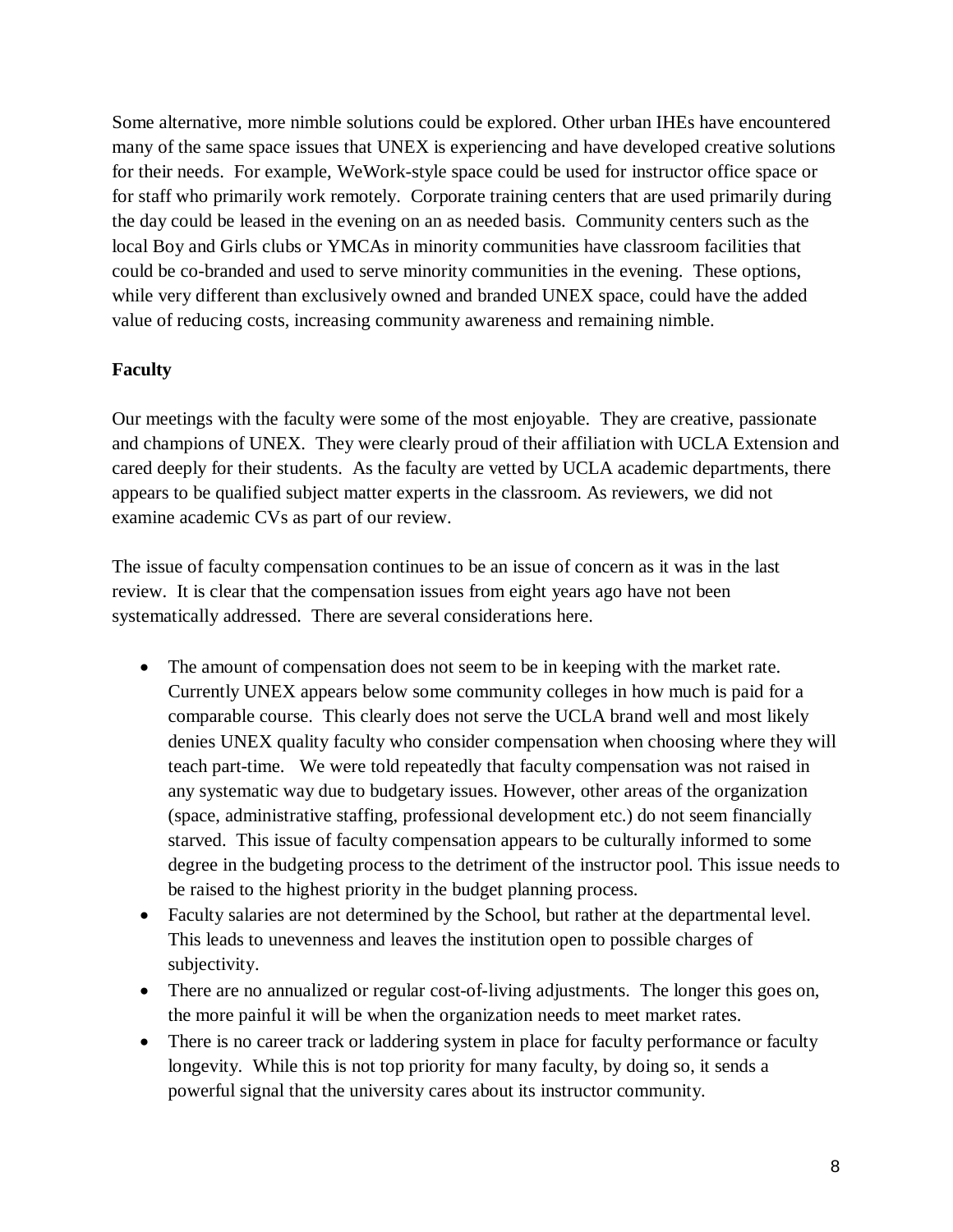Beyond the issue of compensation, faculty expressed the desire to get to know each other better. They referred to unit level retreats that were greatly appreciated. More of this type of community and engagement activity would be very welcome. This can also add greatly to the organization's academic and programmatic review process, as a heightened level of interinstructor engagement will undoubtedly increase idea generation.

# **Staff**

The review materials provided seemed to indicate that staff morale was quite low. Over the past 18-24 months there has been high turnover and the budgetary situation seems to have had an impact on morale. The Huron report is clear about its findings in regard to this issue.

We found that this issue was not as pervasive as what seemed to be indicated in the documents provided (Huron, Self-Study etc.). In fact, we found repeated evidence from staff that their commitment to the UNEX and students was quite high. One staff member described working at UNEX as 'UNEX Magic'. There were a number of recommendations made by staff that were quite constructive and achievable. For example:

- Staff retention has dramatically improved over the past 12 months. In fact, a number of new HR initiatives have been put in place which appear to be working. These should be continued and refined over time.
- Communication across the UNEX has dramatically improved in the last 12-18 months and staff seemed well informed of issues. They express hope that the new Dean will continue this practice of open communication (Town Halls etc.)
- Staff and Faculty who have had the occasion to interact with the new dean have a very positive opinion of him and are optimistic about the future of his leadership. In fact, we observed him greeting and chatting informally in the hallways with staff and students which seems to indicate a high comfort level with inter-personal engagement. This appears to be an indicator of his desire and openness to have direct unfiltered communications.

Staff did not bring up issues of professional development or compensation. However, the large group nature of the staff meetings may not have been conducive to discussing those issues. UNEX leadership in conjunction with HR should remain aware of these issues as they have great influence on retention and work satisfaction.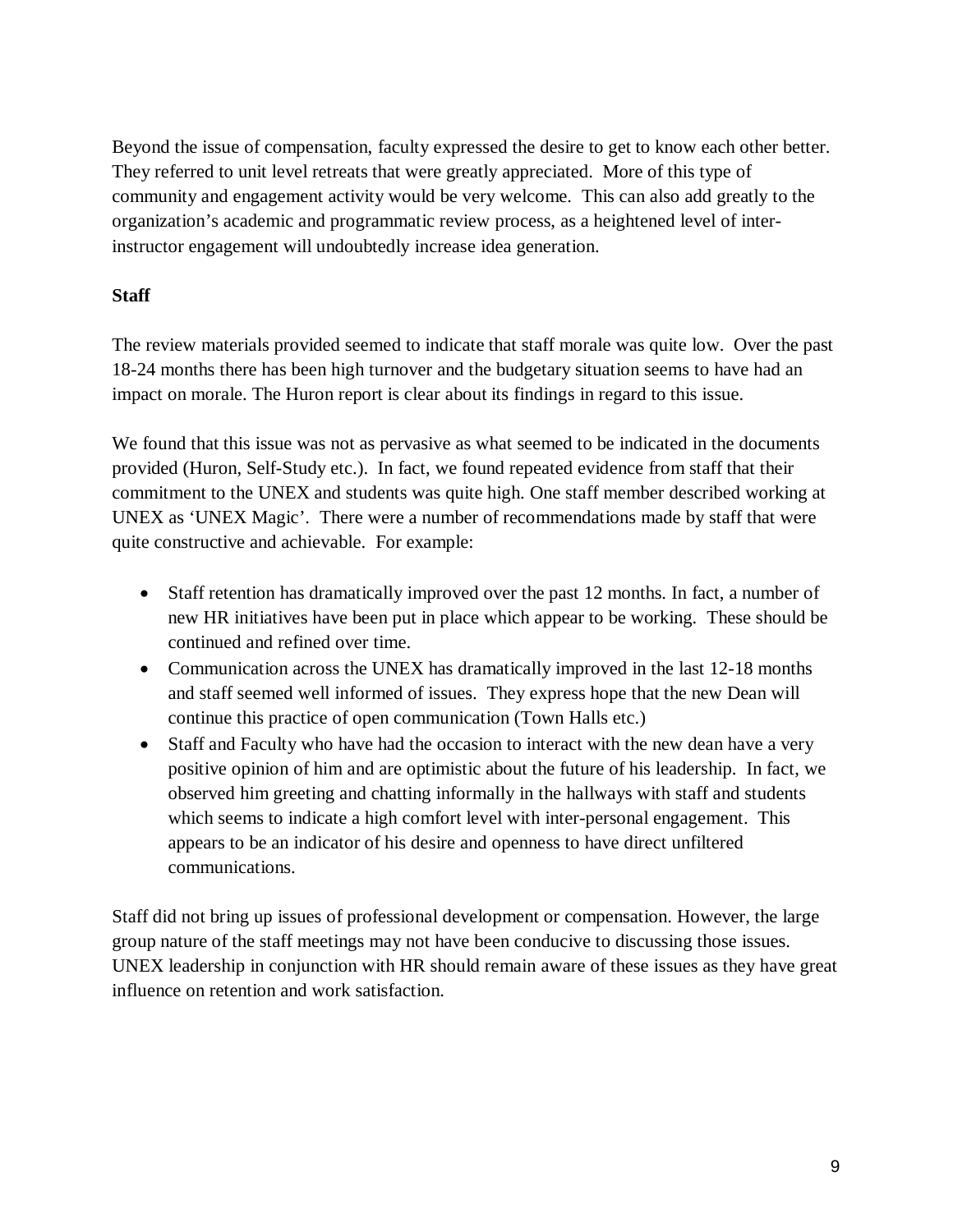One issue that was mentioned that should be explored is the notion of career tracks. Junior and mid-level staff do not necessarily see a career track for themselves within the organization. UNEX is a relatively large educational enterprise and creative career laddering is not an impossibility. Career tracks would go a long way in keeping talent within the organization and making the overall administration more resilient.

## **Diversity and Inclusion**

LA is one of the nation's most diverse and ethnically rich communities. It was clearly evident during the review. We encountered many staff, faculty and students from different ethnic and national backgrounds. We encountered no issue of pervasive racism or sexism, but our review was ill-structured for that type of discovery.

While the unit is quite diverse, there are improvements to be made. For example, the instructor community is overwhelmingly Caucasian and very under-represented by African-American instructors. It was pointed out that the students reflected the Westwood neighborhood, which may not be indicative of the greater LA community. Also, physical educational centers tended to be located in more affluent neighborhoods which also tended to be less diverse and not representative of LA County as a whole.

While there are staff who are assigned to investigate how to serve the broader community more inclusively, more will need to be done. Clearly the cost structure of the courses is a major issue. Again, a comprehensive academic plan could be useful in addressing this issue. Strategic subsidies, at-cost programs, or the development of community partnerships can sometimes go a long way to making programs more affordable. Philanthropy can be valuable, but donor money for these activities in higher education has proven to be unreliable over the long haul so donor support should not be viewed as a silver bullet.

Strategically seeking out faculty from the various communities in the city should also be implemented. Due to the exceptionally bare bones academic programming staff, many faculty come to UNEX through the referral of a colleague or a friend. This has the net result of replicating the current ethnic and racial make-up of the instructor pool--which we have pointed out is overwhelmingly Caucasian. Active and targeted instructor recruitment should be instituted to help diversify the instructional community.

#### **Students**

There is not one student profile at UNEX, but rather dozens of student profiles. These range from international students as young as 15 who come to UNEX during the summer to experience an American university to community retirees in their 80's and 90's taking courses in the Osher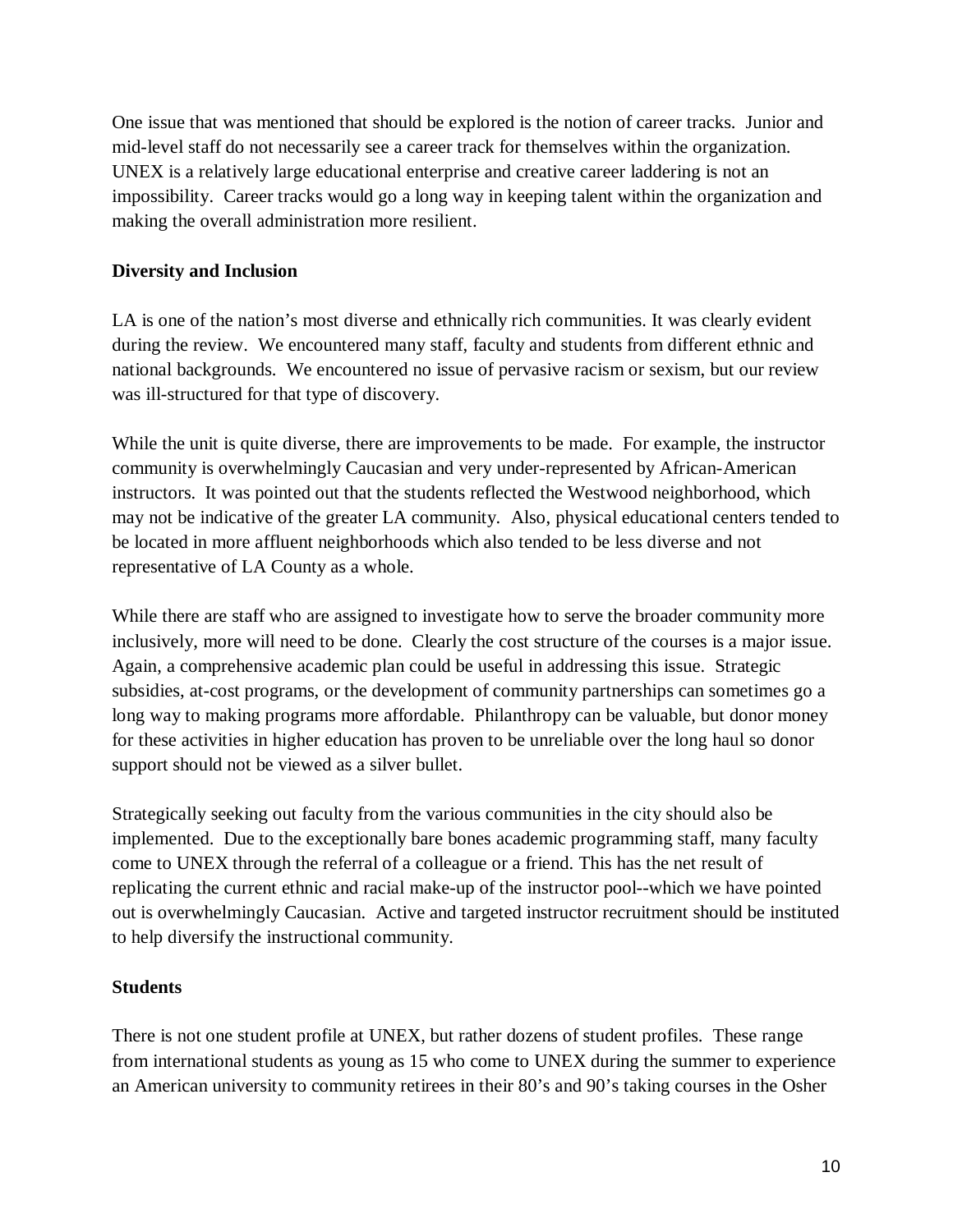Lifelong Learning Center. There are students seeking their fortunes in the film and music industry and working professionals seeking a credential to position them for their next promotion. Serving this expansive group is a complex enterprise. It can also be very exciting to know that UCLA is engaged in these various communities.

That having been said, there were themes that emerged in our dialogue with students. First and foremost, the students were highly enthusiastic about their engagement with UNEX. It should be noted; however, that the students who met with the review team were largely self-selected and therefore their experience should not be assumed to be a true representative sample of the composite views within the student body. Even so, the enthusiasm that they conveyed was infectious. Those we spoke with found the programs to be rigorous and current.

There are issues that should be monitored carefully around the student experience. As supportive as they were about the institution, they felt that a percentage of their faculty were poor instructors or not teaching the most up-to-date techniques. They felt some instructors were not very responsive. One student retold a story of a bad instructor and her frustration that caused her to drop a course without a refund. "They only ask us to fill out a faculty evaluation when we finish a course and not when we drop a course." This quote caused many other students in the class to nod their head. This could be an issue around students returning for more courses in the future or retention toward certificate completion or recommending others to enroll. Systematic student climate and student engagement surveys outside of the normal instructor evaluation process should be able to identify the issues and items which need improvement. Students did mention that it appeared that underperforming instructors were not invited to return, but this is anecdotal information.

Several students also commented that some tiered courses were redundant in content information or assignments/assessments. This was particularly problematic when both courses were required courses and not simply electives. It appears that better integration of curriculum planning could easily solve this issue. As it came up several times, it should be noted by the programming units and investigated further.

Of note and generally speaking, we did not detect any major deficiencies with student services. Students found registration easy and the payment process smooth. Many students had not engaged with an advisor and many students didn't know that support staff positions even existed to help them navigate the system. While student mental health issues did not come up often, the one story that did come up seemed to be handled with a great deal of care and respect.

While some students really appreciated the online courses, others refused to take anything but face-to-face courses. This seemed to be a normal reaction of student engagement in professional education programs more broadly.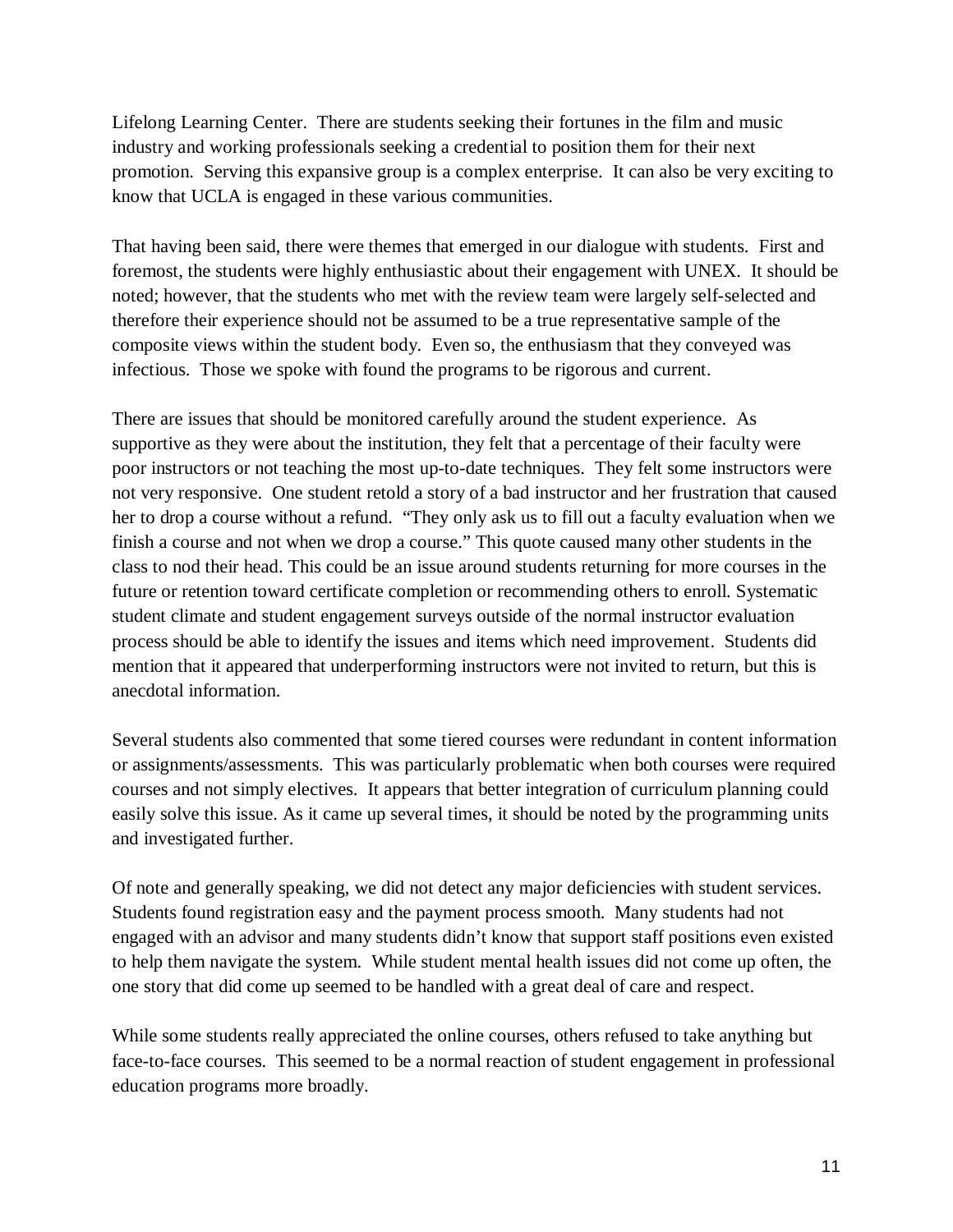When asked if students would like UNEX to offer credit-bearing degrees, most students expressed enthusiasm for the concept. Some pointed out that some of the certificate programs (is: Landscape Architecture) already took 3 years at a part-time pace to complete a graduate certificate, while many masters degrees could be finished in the same time frame.

Several students in design programs expressed the desire to have campus accessible space (card access) for them to complete team projects during off hours. These courses required drafting tables or more specific equipment and doing these sorts of team-based projects in one's home with several students was very difficult and problematic. In fact, there may be the need in other programs for this sort of accessible student space.

# **Academics, Program Quality and Curricular Renewal**

While the mix of academic programs at UNEX is broad, there does not appear to be a systematic review process in place for quality assessment and control. It is not clear to the reviewers how programs are improved beyond the individual faculty member updating their courses or random recommendations from subject matter experts who may be teaching in the program. In fact, there may be a process, but it was not highlighted in the self-review or in our dialogues with program directors or faculty. The issue here is the very broad programming horizon offered in UNEX and the very small number of academically qualified program staff who clearly are not subject matter experts in all academic areas.

What is clear from our conversations with students is that some academic quality oversight is needed. As UNEX does not have a full-time standing faculty, it will need to address this issue in alternative ways. Again, this is a place where a capable and empowered Sr. Associate Dean for Academic and Faculty Affairs would be useful.

UNEX needs a systematic and periodic curricular and academic renewal process, which applies to all programming areas equally. While the process can be designed in many ways, the review must include subject matter experts who are current in their field. (This is another point of engagement that can leverage UCLA academic units effectively.).

Academic product innovation also needs a systematic development process. The process should include academic, financial and marketing staff to sit down at the beginning and throughout the process to determine the viability of new programs. Currently, this process is done in isolation and outside of a formal collaborative process. By the time a program is ready to be launched, it is unclear if the proper market research, financial planning and positioning and as well as market considerations have been covered. While this type of comprehensive planning process at first seems overly complex and not very nimble, in the life cycle of program planning to program launch, it can reduce program failures and financial losses.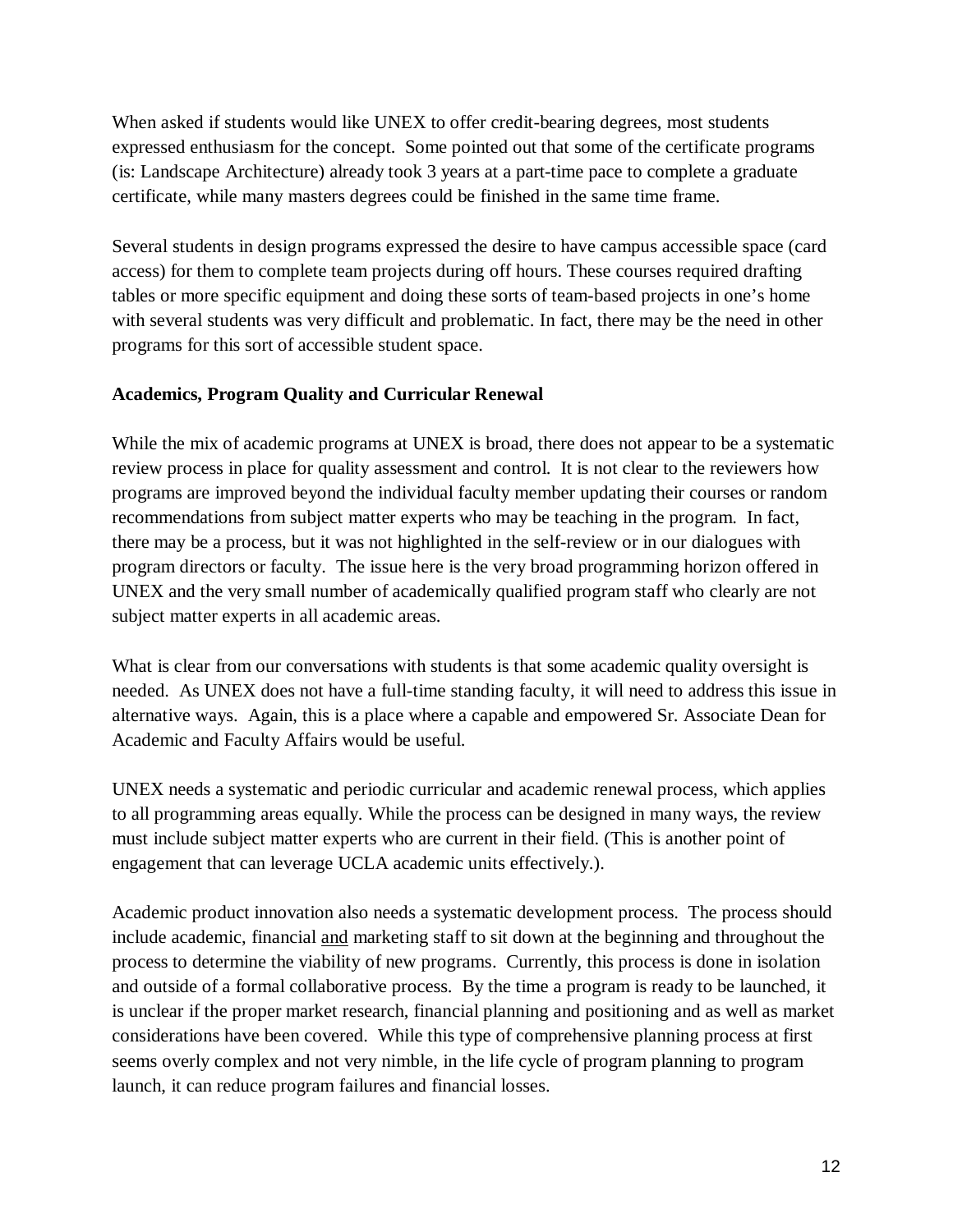It is also important to recall that UNEX is an academic enterprise that is market-focused and market-driven. Its financial model is by mandate self-supporting. A clear and focused process that integrates marketing and financial planning in the academic renewal or program innovation space is an expectation at most continuing and professional education units across the country. The incorporation of a financial planning and marketing component into the academic planning process should not be viewed as a violation of the academic planning process.

## **Degree Program Granting Status**

While much is said in the popular press about the perceived deterioration of the value of a college degree in today's employment market, it remains a truism that an academic credential is still the most reliable way to ensure lifelong and full-employment in our economy. The other trend that is often heralded as a major new innovation is the arrival of the nano-degree or microdegree. Nano-degrees are very short, topical and focused courses or series of short courses that prepare the student for employment. From an employability factor, these short-term degrees have not yet shown substantial evidence that they indeed lead to employment or promotion for the student. The jury on these credentials is still out. However, credit bearing undergraduate and graduate credentials continue to be seen as aiding in the employability of the students who hold the degrees.

As a substantial portion of UNEX's students are engaged in the pursuit of career growth and enhancement, the introduction of credit bearing credentials should be considered. We make this recommendation knowing full well that this issue may be controversial in some areas of UCLA's academic community, but we do it in the spirit of making a recommendation based on our national and professional experience as external reviewers.

If UNEX were able to leverage its current substantial portfolio of credit bearing undergraduate courses, it could easily develop a degree completion program that would lead to a BA/BS. These degrees, often targeted to part-time working adults, would be ideal since UNEX already offers many of the courses needed for degree completion. It would also be a way for UCLA to serve under-represented communities in the city since minority communities have the highest percentage of people who carry some academic credit yet do not hold a degree.

Also, UNEX is extremely well positioned to offer targeted, professionally-oriented graduate degrees. E.g. the program in Landscape Architecture. If it were offered as a professional master's degree, it would be even more attractive to potential students than it currently is. Professional master's degrees should be seen as additive to UCLA's overall graduate portfolio. Professional master's degrees in emerging or applied fields where UNEX already has faculty and courses should also be considered. A serious examination of this line of programming should be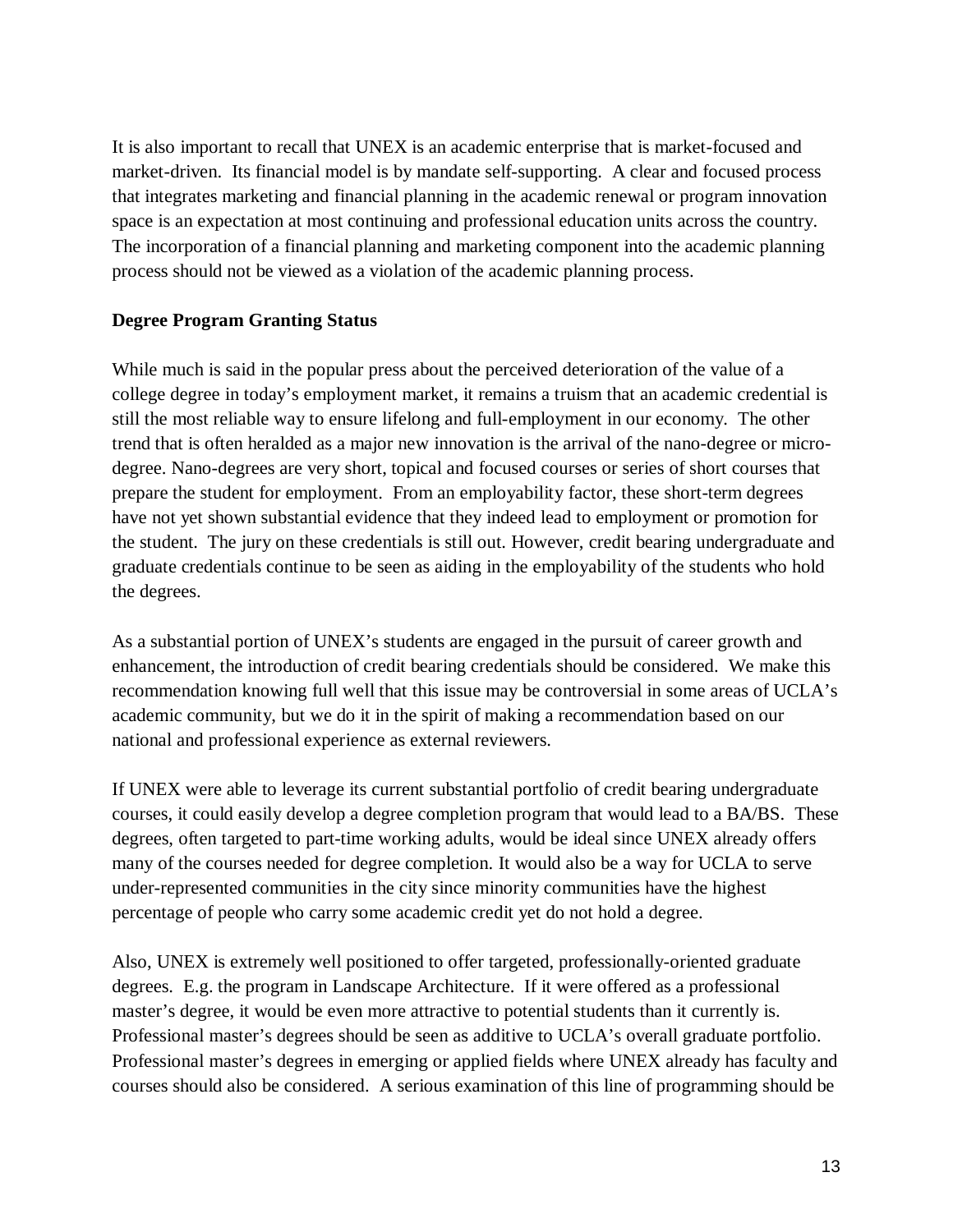considered as UNEX and UCLA more broadly seek new programming areas, new revenue streams and new student markets.

# **Advisory Boards**

It appears that at one-point UNEX maintained Advisory Boards for programs or program clusters. Apparently, this practice has been suspended or is dormant due to the recent difficulties of the past several years. These should be revisited and updated. Program level advisory boards can be points of engagement of UCLA academic units, industry representatives, alumni, and community groups. If charged, constructed, and directed correctly, they can be extremely helpful in corporate and B2B activities, fundraising, instructor identification, trend analysis and overall community engagement. As reviewers, we saw many areas where a well-constructed advisory board for program areas and one school-wide board of advisors for the dean would be very useful.

# **Conclusion**

In conclusion, we are extremely optimistic for the future of UNEX. We feel under the new leadership it can finally tackle strategically, the ongoing issues that are holding back the growth of this School. We hope this report has assisted in better understanding how UNEX is seen as a valuable enterprise to UCLA and to Southern California more broadly.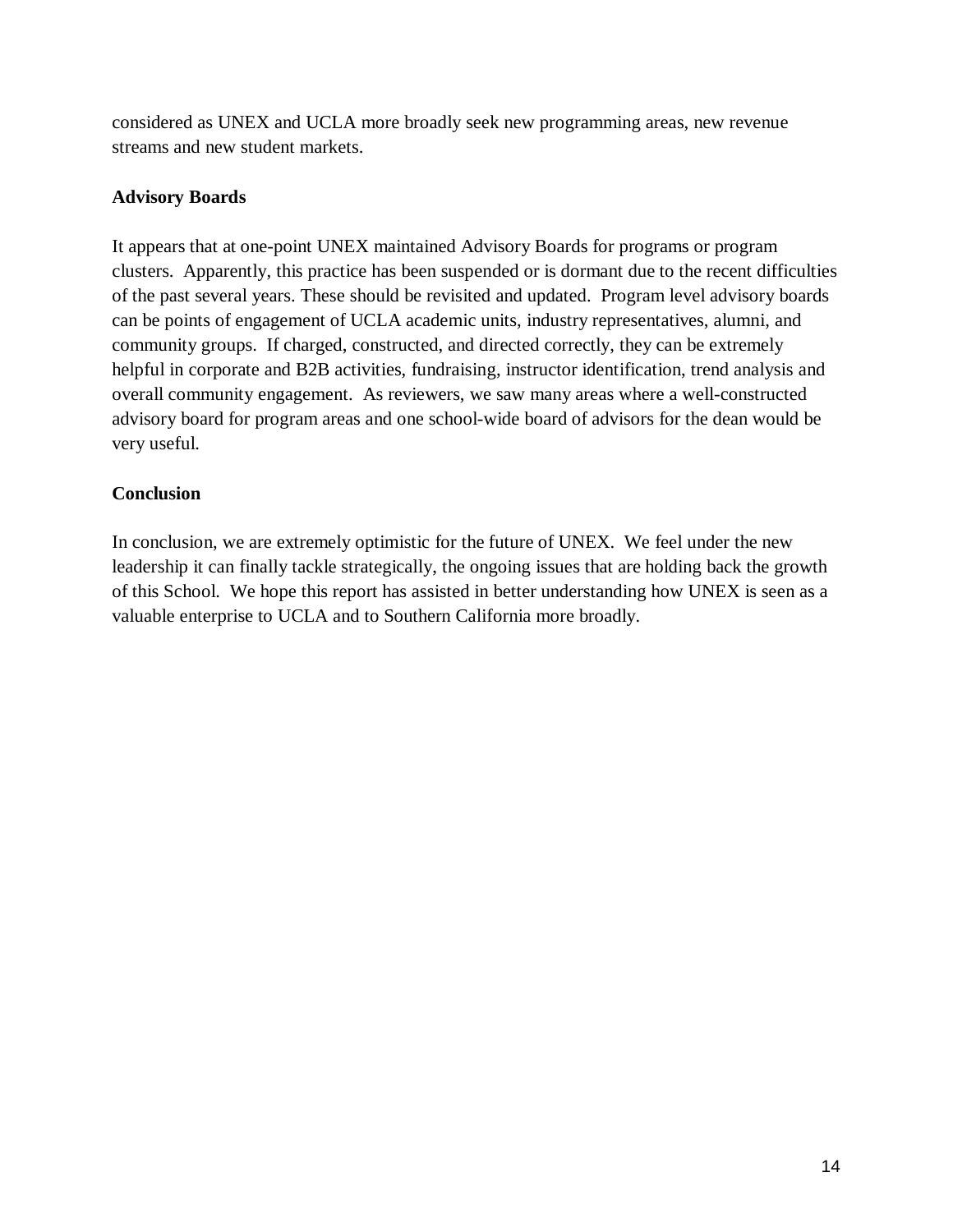**Appendix II**: Site Visit Schedule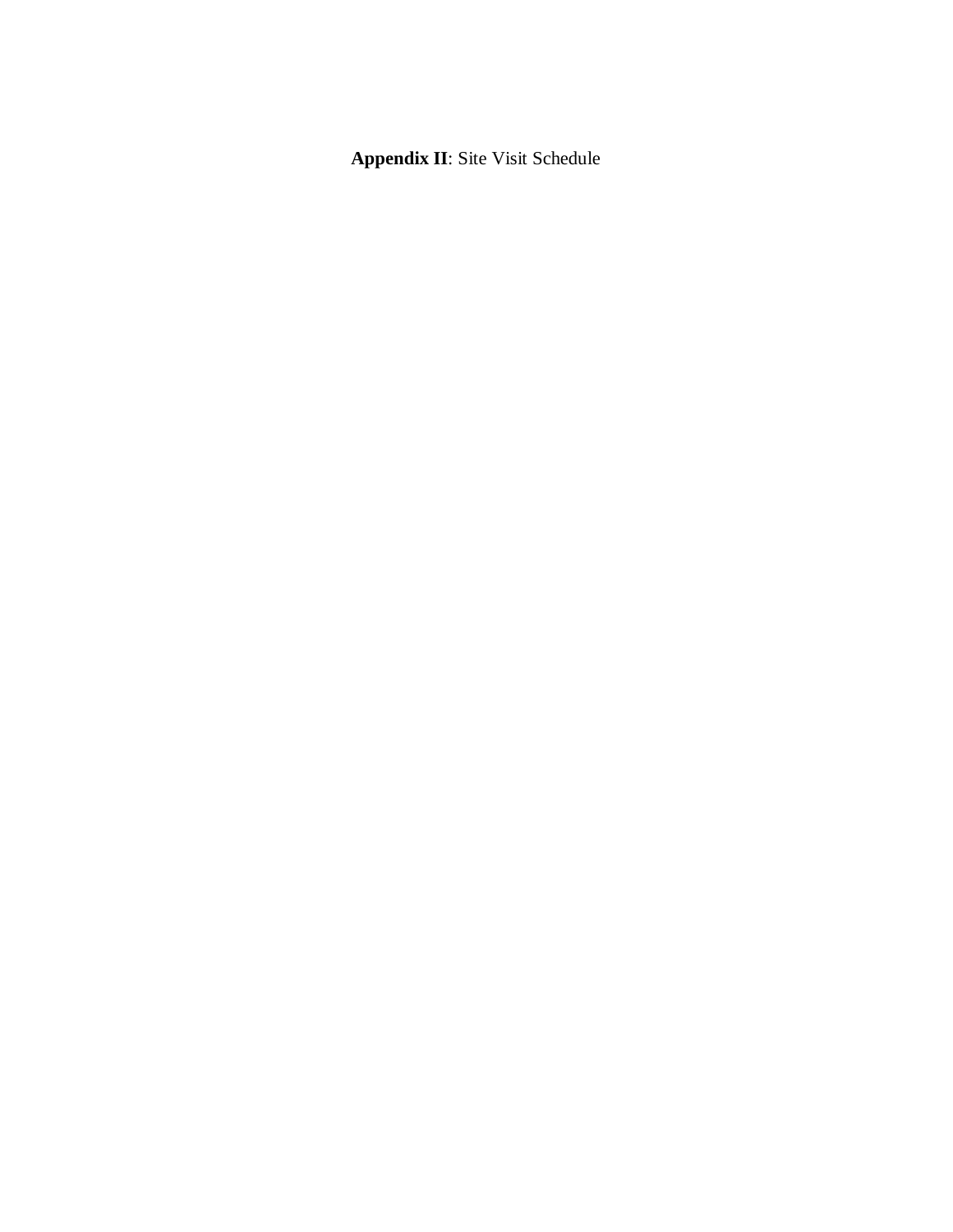#### **Site Visit Dates: January 14-15, 2020**

#### **Review Team Members**:

**Olga Yokoyama**, Review Team Chair, Graduate Council, Humanities **Simon Board**, Undergraduate Council, Economics **John LaBrie**, Professional Studies, Clark University **Susan Greenbaum**, Professional Studies, New York University

*All meetings will be held in Conference Room 17-101, 17th Floor, 10960 Wilshire unless otherwise indicated.*

#### **Monday, January 13, 2020:**

7:00 Dinner meeting: Initial organizational session for review team members only (*Luskin Conference Center- Plateia*, *425 Westwood Plaza, Los Angeles, CA 90095; 310-794-3563)*

#### **Tuesday, January 14, 2020:**

- 8:00 Breakfast discussion with Dean **Eric Bullard,** Interim Senior Associate Dean **Carla Hayn** and Interim CFO/COO **Sonia Luna** *[Catering arranged by the Academic Senate Office]*
- 8:30 Meeting with Dean **Eric Bullard**
- 9:00 Meetings with UNEX Academic Program Department Directors
	- 9:00 Arts
	- 9:15 Humanities & Sciences
	- 9:30 Education
	- 9:45 American Language Center
	- 10:00 International Programs
	- 10:15 Custom Programs
	- 10:30 Business, Management, and Legal
	- 10:45 Digital Technology
	- 11:00 Engineering and Technology
- 11:15 Break
- 11:30 Meeting with Administrative Directors Budget and Financial Services Facilities Management Information Technology Services
- 12:00 Meeting with Administrative Directors Marketing Student and Alumni Services Instructional Design and Learning Services Community Engagement
- 12:30 Meeting with Administrative Director Human Resources
- 1:00 Lunch review team members only *[On Site – Lunch will be catered by the Academic Senate]*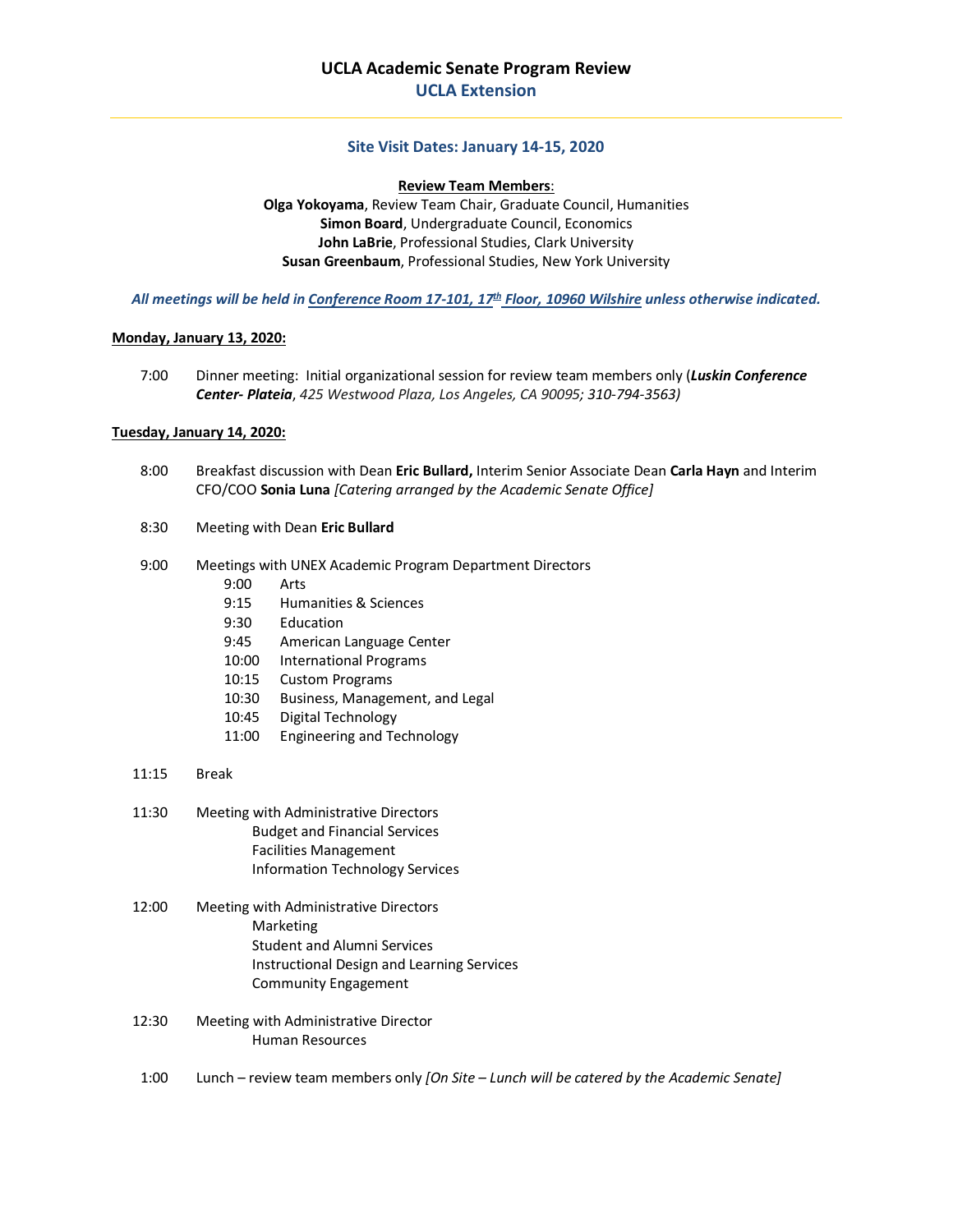- 1:30 Meeting with UCLA Department Chairs and Senate Faculty who frequently collaborate with UNEX
- 2:00 Meeting with Continuing Educators
- 2:30 Meeting with Program Staff Group 1 [No directors/managers]
- 3:00 Meeting with Program Staff Group 2 [No directors/managers]
- 3:30 Break
- 4:00 Meeting with Dean **Eric Bullard**
- 4:30 Meeting with International Students enrolled in Extension courses
- 5:00 Meeting with Students enrolled in Extension courses for personal growth
- 5:30 Meeting with Students enrolled in Extension courses for career advancement
- 6:00 Meeting with Students enrolled in Extension courses for career redirection
- 6:30 Confidential/Individual Meetings [This meeting(s) will occur off-site]